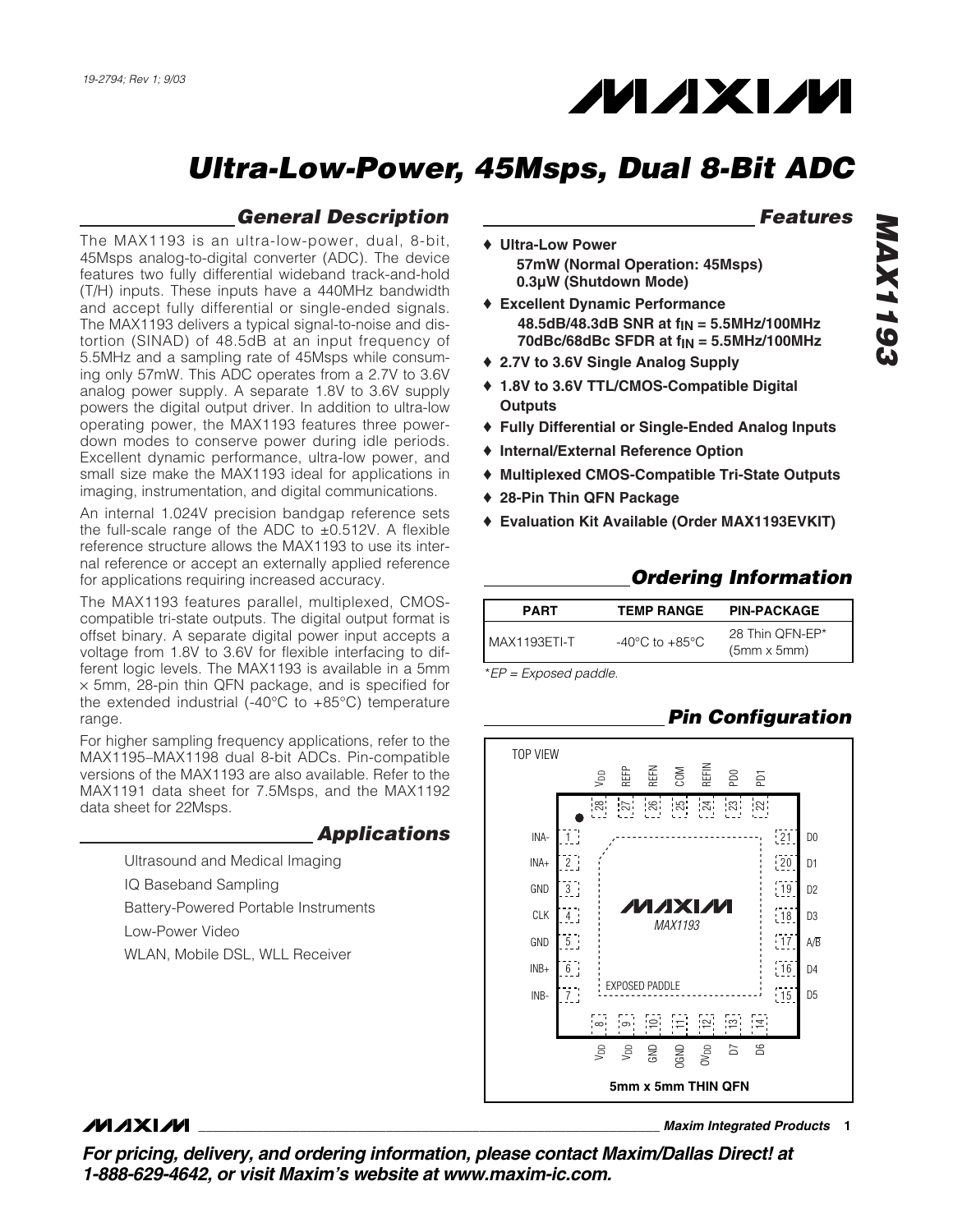# **MAX1193** *MAX1193*

#### **ABSOLUTE MAXIMUM RATINGS**

| INA+, INA-, INB+, INB- to GND -0.3V to (V <sub>DD</sub> + 0.3V)     |  |
|---------------------------------------------------------------------|--|
| CLK, REFIN, REFP, REFN, COM to GND-0.3V to $(V_{\text{DD}} + 0.3V)$ |  |
|                                                                     |  |
|                                                                     |  |
| Continuous Power Dissipation ( $T_A = +70^{\circ}C$ )               |  |
| 28-Pin Thin QFN (derated 20.8mW/°C above +70°C)1667mW               |  |

| Operating Temperature Range 40°C to +85°C |  |
|-------------------------------------------|--|
|                                           |  |
|                                           |  |
| Lead Temperature (soldering, 10s)+300°C   |  |
|                                           |  |

*Stresses beyond those listed under "Absolute Maximum Ratings" may cause permanent damage to the device. These are stress ratings only, and functional operation of the device at these or any other conditions beyond those indicated in the operational sections of the specifications is not implied. Exposure to absolute maximum rating conditions for extended periods may affect device reliability.*

#### **ELECTRICAL CHARACTERISTICS**

(V<sub>DD</sub> = 3.0V, OV<sub>DD</sub> = 1.8V, V<sub>REFIN</sub> = V<sub>DD</sub> (internal reference), C<sub>L</sub>  $\approx$  10pF at digital outputs, f<sub>CLK</sub> = 45MHz, C<sub>REFP</sub> = C<sub>REFN</sub> = C<sub>COM</sub> =  $0.33\mu$ F, T<sub>A</sub> = -40°C to +85°C, unless otherwise noted. Typical values are at T<sub>A</sub> = +25°C.) (Note 1)

| <b>PARAMETER</b>                                                     | <b>SYMBOL</b>   | <b>CONDITIONS</b>                   | <b>MIN</b>          | <b>TYP</b> | <b>MAX</b> | <b>UNITS</b> |
|----------------------------------------------------------------------|-----------------|-------------------------------------|---------------------|------------|------------|--------------|
| <b>DC ACCURACY</b>                                                   |                 |                                     |                     |            |            |              |
| Resolution                                                           |                 |                                     | 8                   |            |            | <b>Bits</b>  |
| Integral Nonlinearity                                                | <b>INL</b>      |                                     |                     | ±0.16      | ±1.00      | <b>LSB</b>   |
| <b>Differential Nonlinearity</b>                                     | <b>DNL</b>      | No missing codes over temperature   |                     | ±0.15      | ±1.00      | <b>LSB</b>   |
| <b>Offset Error</b>                                                  |                 | $\ge +25^{\circ}$ C                 |                     |            | ±4         | %FS          |
|                                                                      |                 | $< +25^{\circ}$ C                   |                     |            | $+6$       |              |
| Gain Error                                                           |                 | Excludes REFP - REFN error          |                     |            | ±2         | %FS          |
| DC Gain Matching                                                     |                 |                                     |                     | ±0.01      | ±0.2       | dB           |
| Gain Temperature Coefficient                                         |                 |                                     |                     | ±30        |            | ppm/°C       |
|                                                                      |                 | Offset (V <sub>DD</sub> ±5%)        |                     | ±0.2       |            |              |
| Power-Supply Rejection                                               |                 | Gain (V <sub>DD</sub> ±5%)          |                     | ±0.05      |            | <b>LSB</b>   |
| <b>ANALOG INPUT</b>                                                  |                 |                                     |                     |            |            |              |
| Differential Input Voltage Range                                     | <b>VDIFF</b>    | Differential or single-ended inputs |                     | ±0.512     |            | $\vee$       |
| Common-Mode Input Voltage<br>Range                                   | <b>VCOM</b>     |                                     | V <sub>DD</sub> / 2 |            |            | V            |
| Input Resistance                                                     | R <sub>IN</sub> | Switched capacitor load             | 120                 |            | $k\Omega$  |              |
| Input Capacitance                                                    | $C_{IN}$        |                                     | 5                   |            | pF         |              |
| <b>CONVERSION RATE</b>                                               |                 |                                     |                     |            |            |              |
| Maximum Clock Frequency                                              | fcLK            |                                     | 45                  |            |            | <b>MHz</b>   |
|                                                                      |                 | Channel A                           |                     | 5.0        |            | Clock        |
| Data Latency                                                         |                 | Channel B                           |                     | 5.5        |            | cycles       |
| <b>DYNAMIC CHARACTERISTICS</b> (differential inputs, 4096-point FFT) |                 |                                     |                     |            |            |              |
|                                                                      |                 | $f_{IN} = 3.75$ MHz                 |                     | 48.5       |            |              |
| Signal-to-Noise Ratio<br>(Note 2)                                    | <b>SNR</b>      | $f_{IN} = 5.5 MHz$                  | 47                  | 48.5       |            | dB           |
|                                                                      |                 | $f_{IN} = 22.5MHz$                  |                     | 48.4       |            |              |
|                                                                      |                 | $f_{IN} = 3.75MHz$                  |                     | 48.5       |            |              |
| Signal-to-Noise and Distortion<br>(Note 2)                           | SINAD           | $f_{IN} = 5.5MHz$                   | 47                  | 48.5       |            | dB           |
|                                                                      |                 | $f_{IN} = 22.5MHz$                  |                     | 48.4       |            |              |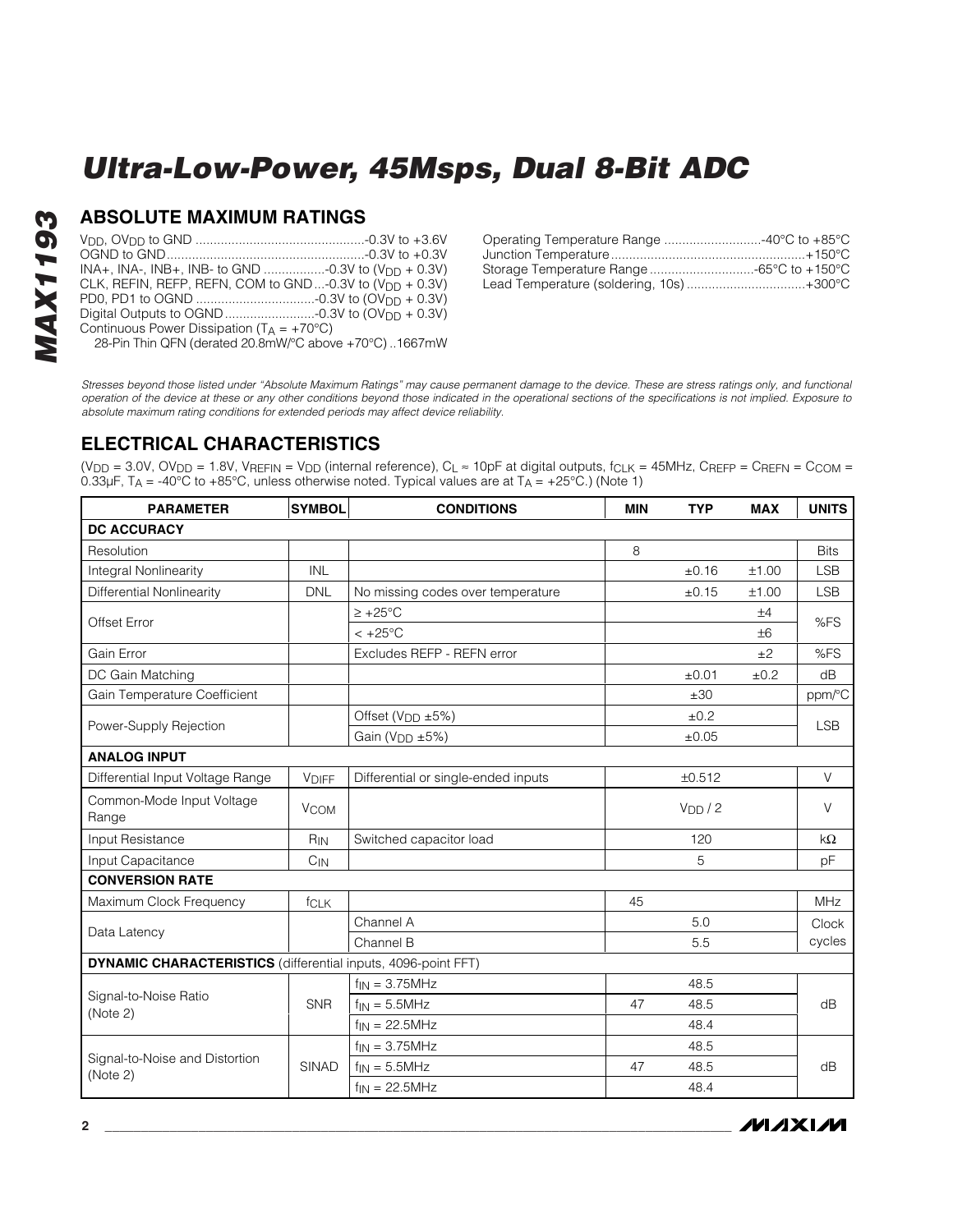#### **ELECTRICAL CHARACTERISTICS (continued)**

(V<sub>DD</sub> = 3.0V, OV<sub>DD</sub> = 1.8V, V<sub>REFIN</sub> = V<sub>DD</sub> (internal reference), C<sub>L</sub> ≈ 10pF at digital outputs, f<sub>CLK</sub> = 45MHz, C<sub>REFP</sub> = C<sub>REFN</sub> = C<sub>COM</sub> = 0.33µF, T $_A$  = -40°C to +85°C, unless otherwise noted. Typical values are at T $_A$  = +25°C.) (Note 1)

| <b>SYMBOL</b><br><b>CONDITIONS</b><br><b>PARAMETER</b>   |                 |                                                                                                                                             | <b>MIN</b>                    | <b>TYP</b>                    | <b>MAX</b>                    | <b>UNITS</b>      |
|----------------------------------------------------------|-----------------|---------------------------------------------------------------------------------------------------------------------------------------------|-------------------------------|-------------------------------|-------------------------------|-------------------|
|                                                          |                 | $f_{IN} = 3.75MHz$                                                                                                                          |                               | 70.7                          |                               |                   |
| Spurious-Free Dynamic Range                              | <b>SFDR</b>     | $f_{IN} = 5.5MHz$                                                                                                                           | 60.0                          | 70.0                          |                               | dBc               |
| (Note 2)                                                 |                 | $f_{IN} = 22.5MHz$                                                                                                                          |                               | 71.5                          |                               |                   |
|                                                          |                 | $f_{IN} = 3.75MHz$                                                                                                                          |                               | $-79.6$                       |                               |                   |
| Third-Harmonic Distortion                                | HD <sub>3</sub> | $f_{IN} = 5.5MHz$                                                                                                                           |                               | $-79.0$                       |                               | dBc               |
| (Note 2)                                                 |                 | $f_{IN} = 22.5MHz$                                                                                                                          |                               | 76.1                          |                               |                   |
| Intermodulation Distortion                               | <b>IMD</b>      | $f_{\text{IN1}}$ = 1MHz at -7dB FS, $f_{\text{IN2}}$ = 1.01MHz<br>at -7dB FS                                                                | $-66$                         |                               |                               |                   |
| Third-Order Intermodulation                              | IM <sub>3</sub> | $f_{\text{IN1}} = 1$ MHz at -7dB FS, $f_{\text{IN2}} = 1.01$ MHz<br>at -7dB FS                                                              | $-70$                         |                               |                               |                   |
|                                                          |                 | $f_{IN} = 3.75MHz$                                                                                                                          |                               | $-70.8$                       |                               |                   |
| <b>Total Harmonic Distortion</b><br>(Note 2)             | <b>THD</b>      | $f_{IN} = 5.5MHz$                                                                                                                           |                               | $-70.0$                       | $-57.0$                       | dBc               |
|                                                          |                 | $f_{IN} = 22.5MHz$                                                                                                                          |                               | $-70.1$                       |                               |                   |
| Small-Signal Bandwidth                                   | <b>SSBW</b>     | Input at -20dB FS                                                                                                                           |                               | 440                           |                               | <b>MHz</b>        |
| Full-Power Bandwidth                                     | <b>FPBW</b>     | Input at -0.5dB FS                                                                                                                          |                               | 440                           |                               | <b>MHz</b>        |
| <b>Aperture Delay</b>                                    | t <sub>AD</sub> |                                                                                                                                             |                               | 1.5                           |                               | ns                |
| Aperture Jitter                                          | t <sub>AJ</sub> |                                                                                                                                             |                               | 2                             |                               | ps <sub>RMS</sub> |
| Overdrive Recovery Time                                  |                 | $1.5 \times$ full-scale input                                                                                                               |                               | 2                             |                               | ns                |
|                                                          |                 | <b>INTERNAL REFERENCE</b> (REFIN = V <sub>DD</sub> ; V <sub>REFP</sub> , V <sub>REFN</sub> , and V <sub>COM</sub> are generated internally) |                               |                               |                               |                   |
| <b>REFP Output Voltage</b>                               |                 | VREFP - VCOM                                                                                                                                |                               | 0.256                         |                               | V                 |
| <b>REFN Output Voltage</b>                               |                 | <b>VREFN - VCOM</b>                                                                                                                         |                               | $-0.256$                      |                               | V                 |
| <b>COM Output Voltage</b>                                | <b>VCOM</b>     |                                                                                                                                             | V <sub>DD</sub> /2<br>$-0.15$ | V <sub>DD</sub> / 2           | V <sub>DD</sub> /2<br>$+0.15$ | $\vee$            |
| Differential Reference Output                            | <b>VREF</b>     | <b>VREFP - VREFN</b>                                                                                                                        |                               | 0.512                         |                               | V                 |
| Differential Reference Output<br>Temperature Coefficient | <b>VREFTC</b>   |                                                                                                                                             |                               | ±30                           |                               | ppm/°C            |
| Maximum REFP/REFN/COM<br>Source Current                  | <b>I</b> SOURCE |                                                                                                                                             |                               | $\overline{c}$                |                               | mA                |
| Maximum REFP/REFN/COM Sink<br>Current                    | <b>ISINK</b>    |                                                                                                                                             |                               | $\overline{c}$                |                               | mA                |
|                                                          |                 | <b>BUFFERED EXTERNAL REFERENCE</b> (VREFIN = 1.024V, VREFP, VREFN, and V <sub>COM</sub> are generated internally)                           |                               |                               |                               |                   |
| <b>REFIN Input Voltage</b>                               | <b>VREFIN</b>   |                                                                                                                                             |                               | 1.024                         |                               | V                 |
| <b>COM Output Voltage</b>                                | <b>VCOM</b>     | V <sub>DD</sub> / 2<br>V <sub>DD</sub> / 2<br>$-0.15$                                                                                       |                               | V <sub>DD</sub> /2<br>$+0.15$ | V                             |                   |
| Differential Reference Output                            | <b>VREF</b>     | <b>VREFP - VREFN</b>                                                                                                                        |                               | 0.512                         |                               | V                 |
| Maximum REFP/REFN/COM<br>Source Current                  | <b>ISOURCE</b>  |                                                                                                                                             |                               | $\overline{c}$                |                               | mA                |

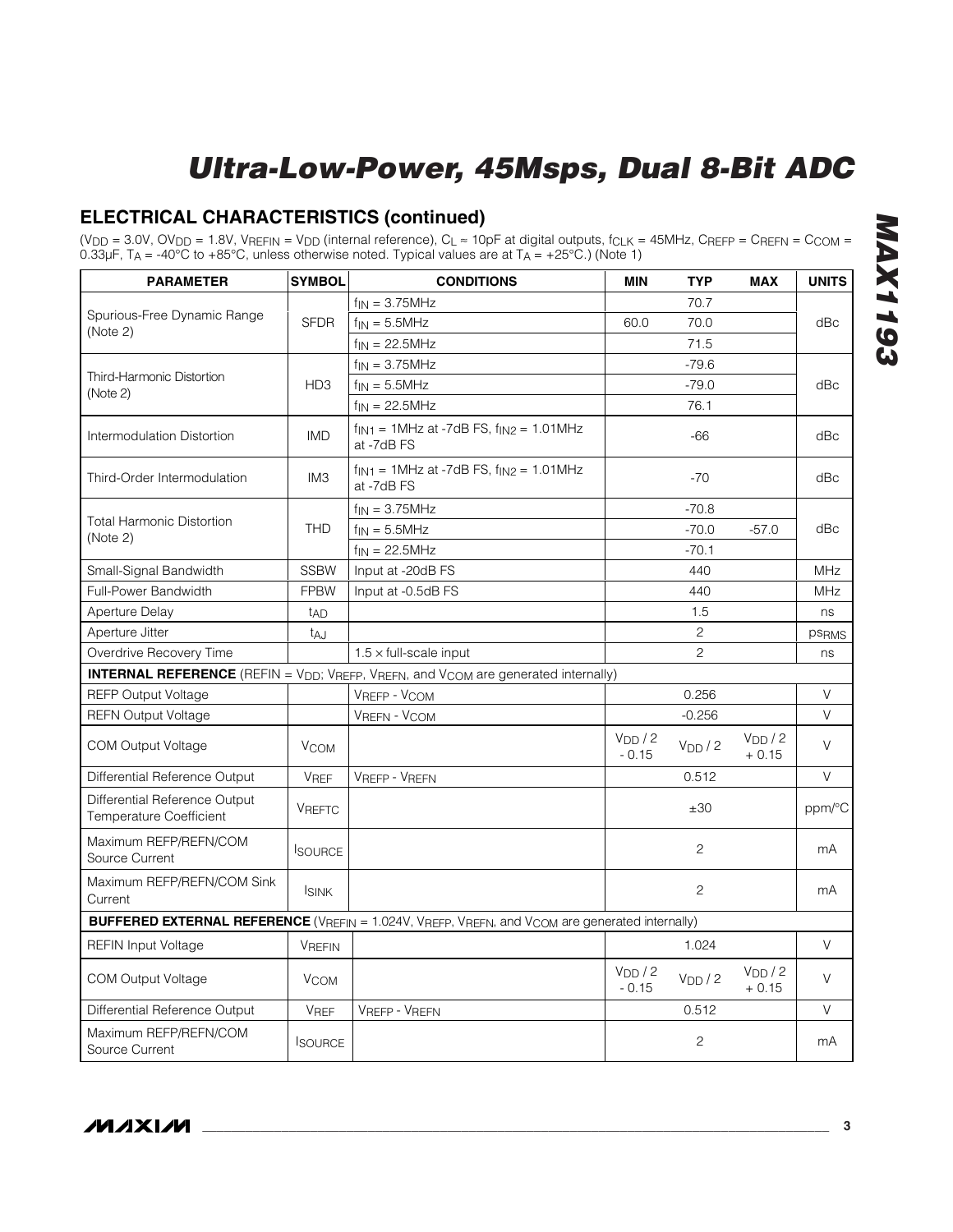#### **ELECTRICAL CHARACTERISTICS (continued)**

(V<sub>DD</sub> = 3.0V, OV<sub>DD</sub> = 1.8V, V<sub>REFIN</sub> = V<sub>DD</sub> (internal reference), C<sub>L</sub> ≈ 10pF at digital outputs, f<sub>CLK</sub> = 45MHz, C<sub>REFP</sub> = C<sub>REFN</sub> = C<sub>COM</sub> = 0.33µF, T $_A$  = -40°C to +85°C, unless otherwise noted. Typical values are at T $_A$  = +25°C.) (Note 1)

| <b>PARAMETER</b>                        | <b>SYMBOL</b>          | <b>CONDITIONS</b>                                                                                             | <b>MIN</b>                | <b>TYP</b>          | <b>MAX</b>                | <b>UNITS</b> |
|-----------------------------------------|------------------------|---------------------------------------------------------------------------------------------------------------|---------------------------|---------------------|---------------------------|--------------|
| Maximum REFP/REFN/COM Sink<br>Current   | <b>ISINK</b>           |                                                                                                               |                           | 2                   |                           | mA           |
| <b>REFIN Input Resistance</b>           |                        |                                                                                                               |                           | >500                |                           | $k\Omega$    |
| <b>REFIN Input Current</b>              |                        |                                                                                                               |                           | $-0.7$              |                           | μA           |
|                                         |                        | <b>UNBUFFERED EXTERNAL REFERENCE</b> (REFIN = GND, VREFP, VREFN, and V <sub>COM</sub> are applied externally) |                           |                     |                           |              |
| <b>REFP Input Voltage</b>               |                        | VREFP - VCOM                                                                                                  |                           | 0.256               |                           | $\vee$       |
| <b>REFN Input Voltage</b>               |                        | VREFN - VCOM                                                                                                  |                           | $-0.256$            |                           | $\vee$       |
| COM Input Voltage                       | <b>V<sub>COM</sub></b> |                                                                                                               |                           | V <sub>DD</sub> / 2 |                           | $\vee$       |
| Differential Reference Input<br>Voltage | <b>VREF</b>            | <b>VREFP - VREFN</b>                                                                                          |                           | 0.512               |                           | V            |
| <b>REFP Input Resistance</b>            | RREFP                  | Measured between REFP and COM                                                                                 |                           | 4                   |                           | kΩ           |
| <b>REFN Input Resistance</b>            | RREFN                  | Measured between REFN and COM                                                                                 |                           | $\overline{4}$      |                           | kΩ           |
| <b>DIGITAL INPUTS (CLK, PDO, PD1)</b>   |                        |                                                                                                               |                           |                     |                           |              |
| Input High Threshold                    |                        | <b>CLK</b>                                                                                                    | 0.7x<br>V <sub>DD</sub>   |                     |                           | $\vee$       |
|                                         | V <sub>IH</sub>        | PD0, PD1                                                                                                      | 0.7 x<br>OV <sub>DD</sub> |                     |                           |              |
|                                         | $V_{IL}$               | <b>CLK</b>                                                                                                    |                           |                     | 0.3 x<br>V <sub>DD</sub>  | $\vee$       |
| Input Low Threshold                     |                        | PD0, PD1                                                                                                      |                           |                     | 0.3 x<br>OV <sub>DD</sub> |              |
| Input Hysteresis                        | <b>VHYST</b>           |                                                                                                               |                           | 0.1                 |                           | V            |
| Digital Input Leakage Current           |                        | CLK at GND or V <sub>DD</sub>                                                                                 |                           |                     | ±5                        |              |
|                                         | $DI_{IN}$              | PD0 and PD1 at OGND or OV <sub>DD</sub>                                                                       |                           |                     | ±5                        | μA           |
| Digital Input Capacitance               | $DC_{IN}$              |                                                                                                               |                           | 5                   |                           | pF           |
| <b>DIGITAL OUTPUTS</b> (D7-D0, A/B)     |                        |                                                                                                               |                           |                     |                           |              |
| Output Voltage Low                      | VOL                    | $I_{SINK} = 200 \mu A$                                                                                        |                           |                     | 0.2 x<br>OV <sub>DD</sub> | $\vee$       |
| Output Voltage High                     | VOH                    | $I$ SOURCE = $200\mu$ A                                                                                       | 0.8 x<br>OV <sub>DD</sub> |                     |                           | $\vee$       |
| Tri-State Leakage Current               | <b>ILEAK</b>           |                                                                                                               |                           |                     | ±5                        | μA           |
| Tri-State Output Capacitance            | COUT                   |                                                                                                               |                           | 5                   |                           | pF           |
| <b>POWER REQUIREMENTS</b>               |                        |                                                                                                               |                           |                     |                           |              |
| Analog Supply Voltage                   | V <sub>DD</sub>        |                                                                                                               | 2.7                       | 3.0                 | 3.6                       | V            |
| Digital Output Supply Voltage           | OV <sub>DD</sub>       |                                                                                                               | 1.8                       |                     | V <sub>DD</sub>           | $\vee$       |

**MAXIM**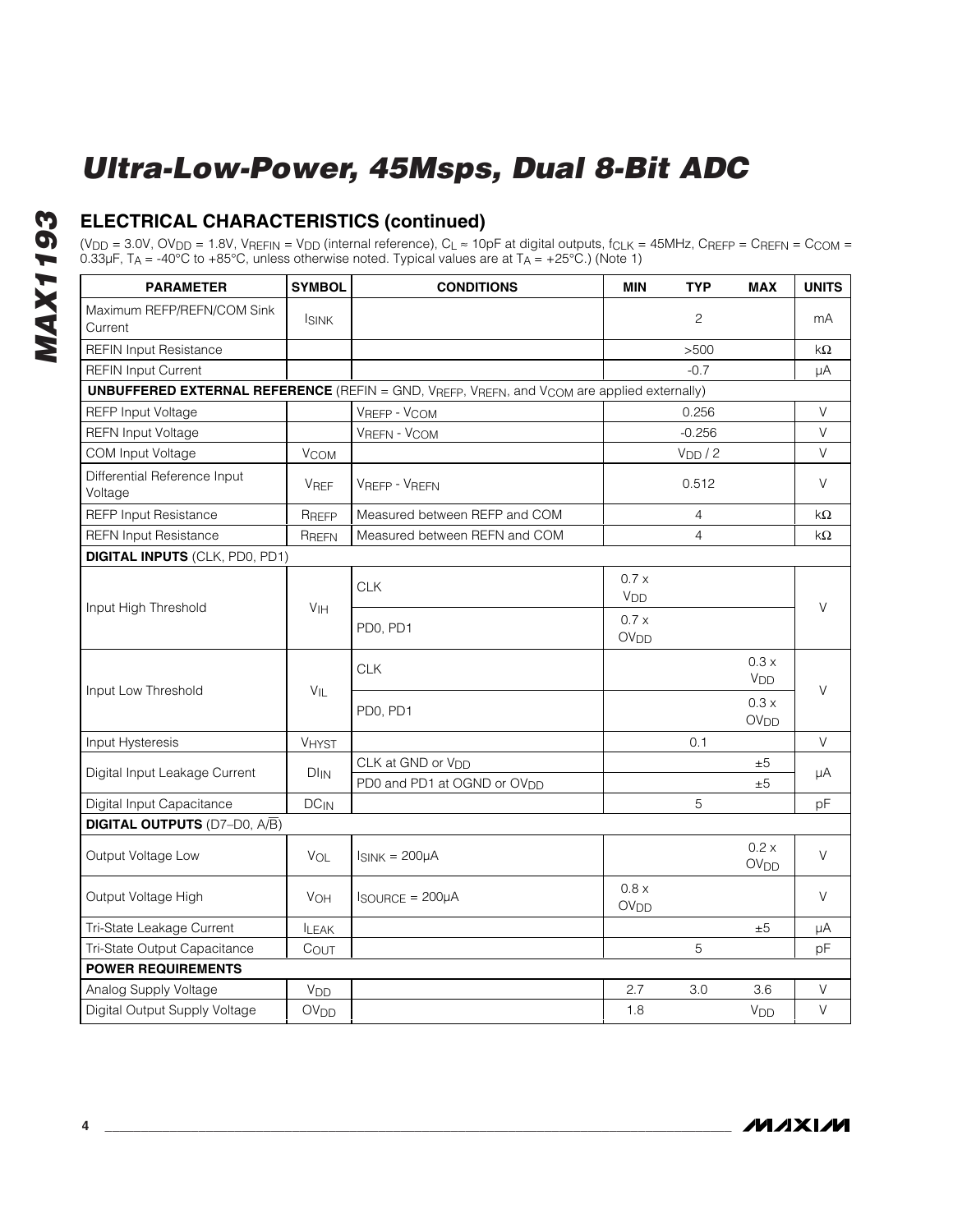#### **ELECTRICAL CHARACTERISTICS (continued)**

(V<sub>DD</sub> = 3.0V, OV<sub>DD</sub> = 1.8V, V<sub>REFIN</sub> = V<sub>DD</sub> (internal reference), C<sub>L</sub> ≈ 10pF at digital outputs, f<sub>CLK</sub> = 45MHz, C<sub>REFP</sub> = C<sub>REFN</sub> = C<sub>COM</sub> = 0.33µF, T $_A$  = -40°C to +85°C, unless otherwise noted. Typical values are at T $_A$  = +25°C.) (Note 1)

| <b>PARAMETER</b>                       | <b>SYMBOL</b><br><b>CONDITIONS</b> |                                                                                                  |              |       |      | <b>UNITS</b> |
|----------------------------------------|------------------------------------|--------------------------------------------------------------------------------------------------|--------------|-------|------|--------------|
|                                        |                                    | Normal operating mode, $f_{IN} = 5.5$ MHz at<br>-0.5dB FS, CLK input from GND to V <sub>DD</sub> |              | 19    | 22.5 |              |
|                                        |                                    | Idle mode (tri-state), $f_{IN} = 5.5$ MHz at<br>-0.5dB FS, CLK input from GND to V <sub>DD</sub> |              | 19    |      | mA           |
| Analog Supply Current                  | <b>I</b> DD                        | Standby mode, CLK input from<br>GND to Vnn                                                       |              | 8.5   |      |              |
|                                        |                                    | Shutdown mode, CLK = GND or V <sub>DD</sub> ,<br>$PDO = PD1 = OGND$                              |              | 0.1   | 5.0  | μA           |
|                                        |                                    | Normal operating mode,<br>$f_{IN}$ = 5.5MHz at -0.5dB FS, $C_L \approx 10pF$                     |              | 5     |      | mA           |
| Digital Output Supply Current          |                                    | Idle mode (tri-state), DC input, CLK =<br>$GND$ or $VDD$ . $PDO = OVDD$ , $PD1 = OGND$           |              | 0.1   | 5.0  |              |
| (Note 3)                               | lopp                               | Standby mode, DC input, CLK = GND or<br>$VDD$ , PD0 = OGND, PD1 = OV <sub>DD</sub>               |              | 0.1   |      | μA           |
|                                        |                                    | Shutdown mode, $CLK = GND$ or $VDD$ ,<br>$PDO = PD1 = OGND$                                      |              | 0.1   | 5.0  |              |
| <b>TIMING CHARACTERISTICS</b>          |                                    |                                                                                                  |              |       |      |              |
| CLK Rise to CHA Output Data<br>Valid   | <b>t</b> DOA                       | 50% of CLK to 50% of data).<br>Figure 5 (Note 4)                                                 | $\mathbf{1}$ | 6     | 8.5  | ns           |
| CLK Fall to CHB Output Data<br>Valid   | t <sub>DOB</sub>                   | 50% of CLK to 50% of data,<br>Figure 5 (Note 4)                                                  | 1            | 6     | 8.5  | ns           |
| CLK Rise/Fall to A/B Rise/Fall<br>Time | tDA/B                              | 50% of CLK to 50% of A/B,<br>Figure 5 (Note 4)                                                   | 1            | 6     | 8.5  | ns           |
| PD1 Rise to Output Enable              | t <sub>EN</sub>                    | $PDO = OVDD$                                                                                     |              | 5     |      | ns           |
| PD1 Fall to Output Disable             | t <sub>DIS</sub>                   | $PDO = OVDD$                                                                                     |              | 5     |      | ns           |
| <b>CLK Duty Cycle</b>                  |                                    |                                                                                                  |              | 50    |      | %            |
| CLK Duty-Cycle Variation               |                                    |                                                                                                  |              | ±10   |      | $\%$         |
| Wake-Up Time from Shutdown<br>Mode     | twake, SD                          | (Note 5)                                                                                         |              | 20    |      | μs           |
| Wake-Up Time from Standby<br>Mode      | twake, ST                          | (Note 5)                                                                                         |              | 2.6   |      | μs           |
| Digital Output Rise/Fall Time          |                                    | 20% to 80%                                                                                       |              | 2     |      | ns           |
| <b>INTERCHANNEL CHARACTERISTICS</b>    |                                    |                                                                                                  |              |       |      |              |
| <b>Crosstalk Rejection</b>             |                                    | $f_{IN,X}$ = 11MHz at -0.5dB FS,<br>$f_{IN,Y} = 0.3$ MHz at -0.5dB FS (Note 6)                   |              | $-75$ |      | dB           |
| Amplitude Matching                     |                                    | $f_{IN}$ = 11MHz at -0.5dB FS (Note 7)                                                           |              | ±0.05 |      | dB           |
| Phase Matching                         |                                    | $f_{IN}$ = 11MHz at -0.5dB FS (Note 7)                                                           |              | ±0.2  |      | Degrees      |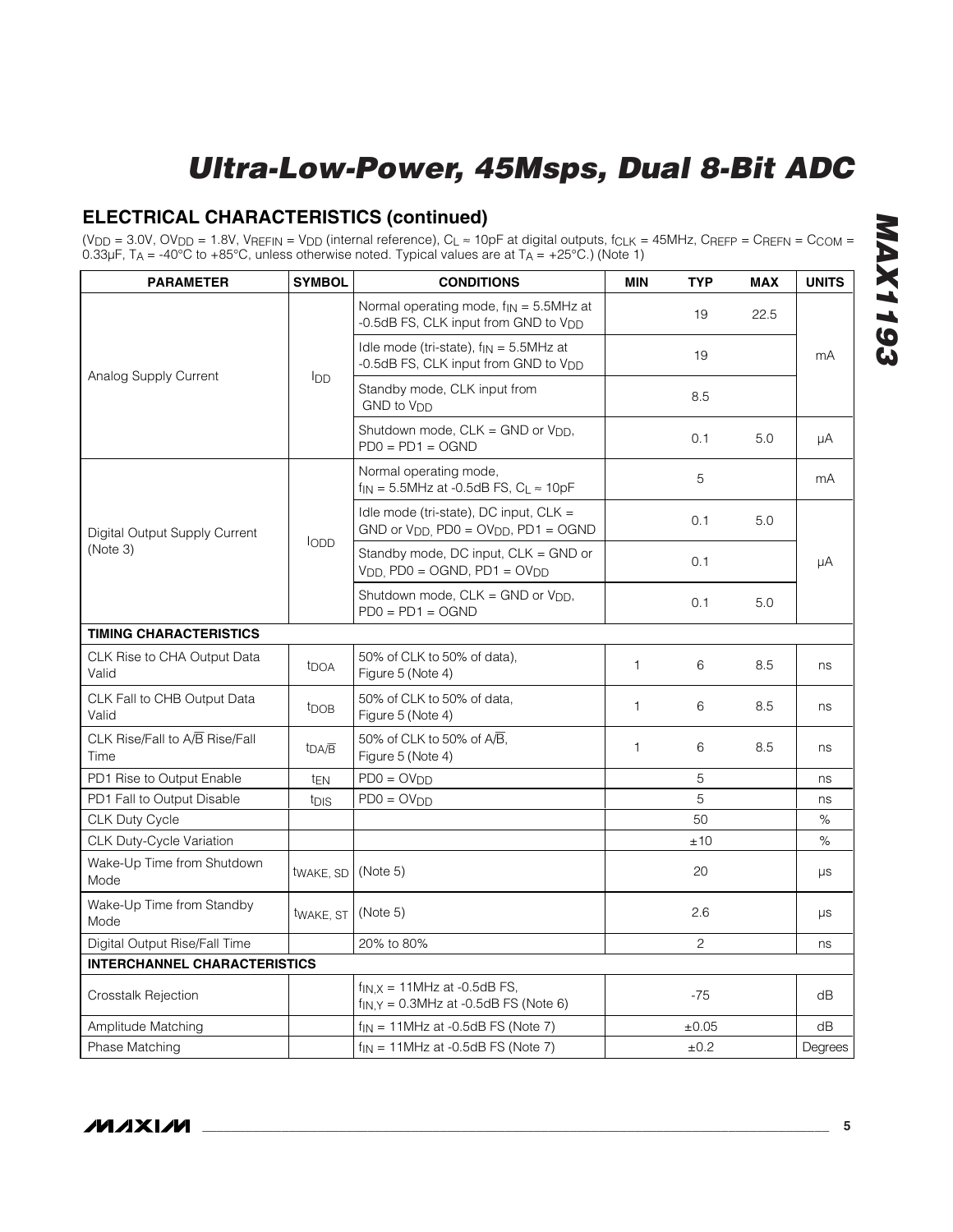#### **ELECTRICAL CHARACTERISTICS (continued)**

(V<sub>DD</sub> = 3.0V, OV<sub>DD</sub> = 1.8V, V<sub>REFIN</sub> = V<sub>DD</sub> (internal reference), C<sub>L</sub>  $\approx$  10pF at digital outputs, f<sub>CLK</sub> = 45MHz, C<sub>REFP</sub> = C<sub>REFN</sub> = C<sub>COM</sub> = 0.33µF,  $T_A = -40^{\circ}$ C to  $+85^{\circ}$ C, unless otherwise noted. Typical values are at  $T_A = +25^{\circ}$ C.) (Note 1)

- **Note 1:** Specifications ≥+25°C guaranteed by production test, <+25°C guaranteed by design and characterization.
- **Note 2:** SNR, SINAD, SFDR, HD3, and THD are based on a differential analog input voltage of -0.5dB FS referenced to the amplitude of the digital output. SNR and THD are calculated using HD2 through HD6.
- **Note 3:** The power consumption of the output driver is proportional to the load capacitance (C<sub>L</sub>).
- **Note 4:** Guaranteed by design and characterization. Not production tested.
- **Note 5:** SINAD settles to within 0.5dB of its typical value.
- **Note 6:** Crosstalk rejection is measured by applying a high-frequency test tone to one channel and a low-frequency tone to the second channel. FFTs are performed on each channel. The parameter is specified as power ratio of the first and second channel FFT test tone bins.
- **Note 7:** Amplitude/phase matching is measured by applying the same signal to each channel, and comparing the magnitude and phase of the fundamental bin on the calculated FFT.

#### *Typical Operating Characteristics*

(V<sub>DD</sub> = 3.0V, OV<sub>DD</sub> = 1.8V, V<sub>REFIN</sub> = V<sub>DD</sub> (internal reference), C<sub>L</sub>  $\approx$  10pF at digital outputs, differential input at -0.5dB FS, f<sub>CLK</sub> = 45.005678MHz at 50% duty cycle,  $T_A = +25^{\circ}C$ , unless otherwise noted.)



*IVI A* XI*IV*I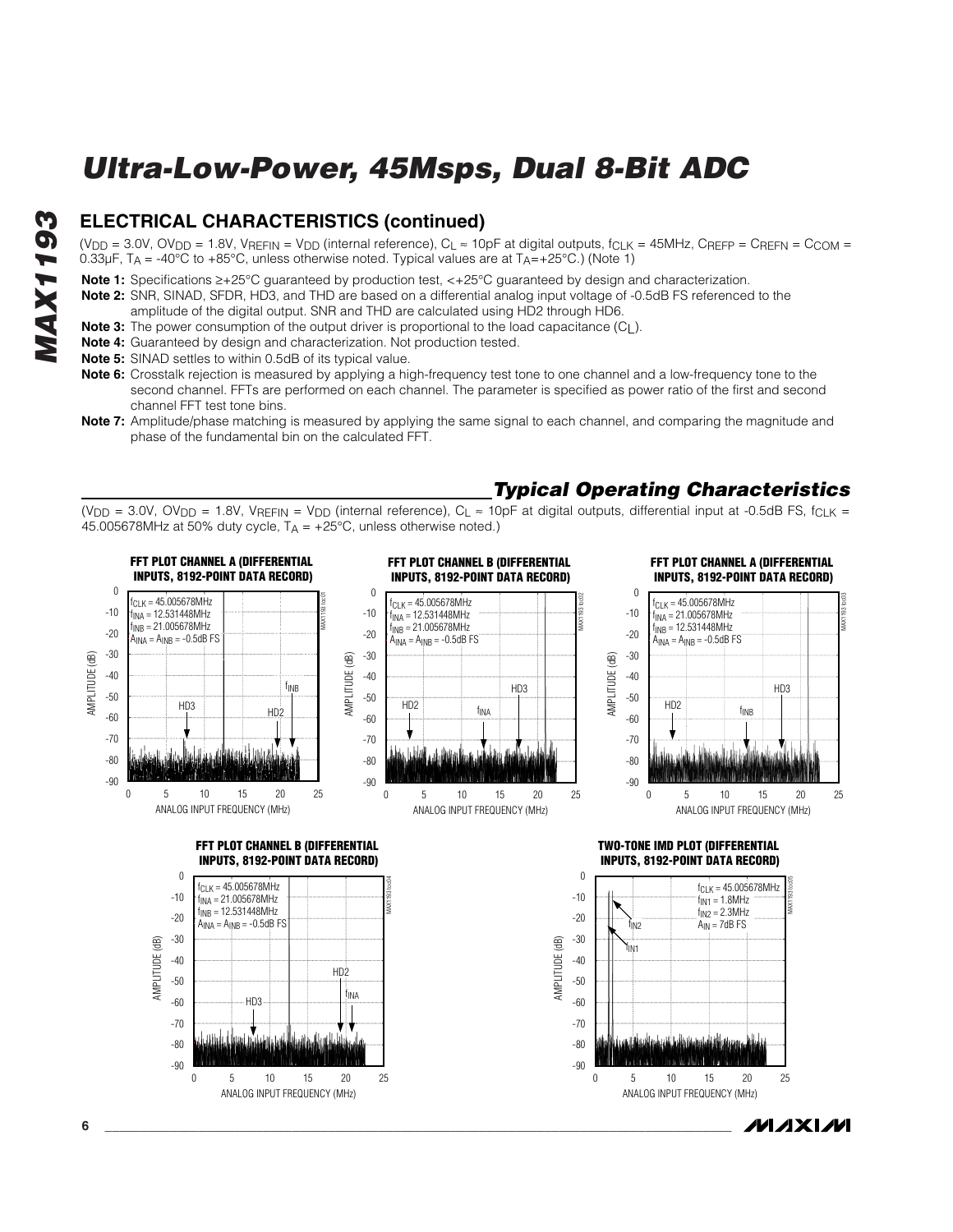#### *Typical Operating Characteristics (continued)*

(V<sub>DD</sub> = 3.0V, OV<sub>DD</sub> = 1.8V, V<sub>REFIN</sub> = V<sub>DD</sub> (internal reference), C<sub>L</sub>  $\approx$  10pF at digital outputs, differential input at -0.5dB FS, f<sub>CLK</sub> = 45.005678MHz at 50% duty cycle,  $T_A = +25^{\circ}C$ , unless otherwise noted.)



**SIGNAL-TO-NOISE PLUS DISTORTION vs. ANALOG INPUT FREQUENCY** 50.0 MAX1193 toc07 49.5 .<br>CHANNEL A 49.0 48.5 SINAD (dB) ≱ 48.0 **CHANNEL B** 47.5 47.0 46.5 46.0 0 25 50 75 100 125 25 50 75 100 ANALOG INPUT FREQUENCY (MHz)

**TOTAL HARMONIC DISTORTION vs. ANALOG INPUT FREQUENCY**

-45



**SPURIOUS-FREE DYNAMIC RANGE vs. ANALOG INPUT FREQUENCY**



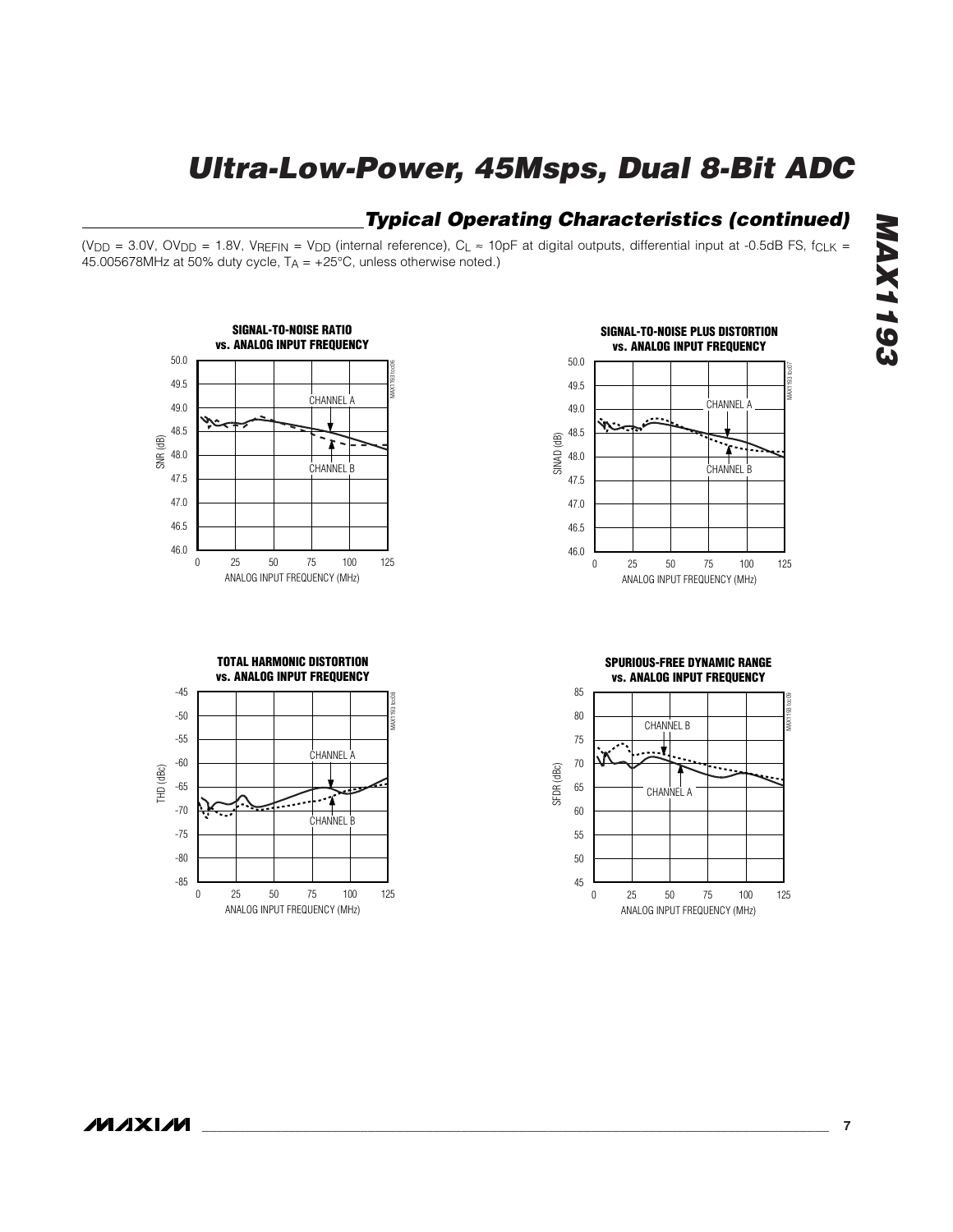#### *Typical Operating Characteristics (continued)*

(V<sub>DD</sub> = 3.0V, OV<sub>DD</sub> = 1.8V, V<sub>REFIN</sub> = V<sub>DD</sub> (internal reference), C<sub>L</sub>  $\approx$  10pF at digital outputs, differential input at -0.5dB FS, f<sub>CLK</sub> = 45.005678MHz at 50% duty cycle,  $T_A = +25^{\circ}C$ , unless otherwise noted.)







**SPURIOUS-FREE DYNAMIC RANGE vs. ANALOG INPUT POWER**



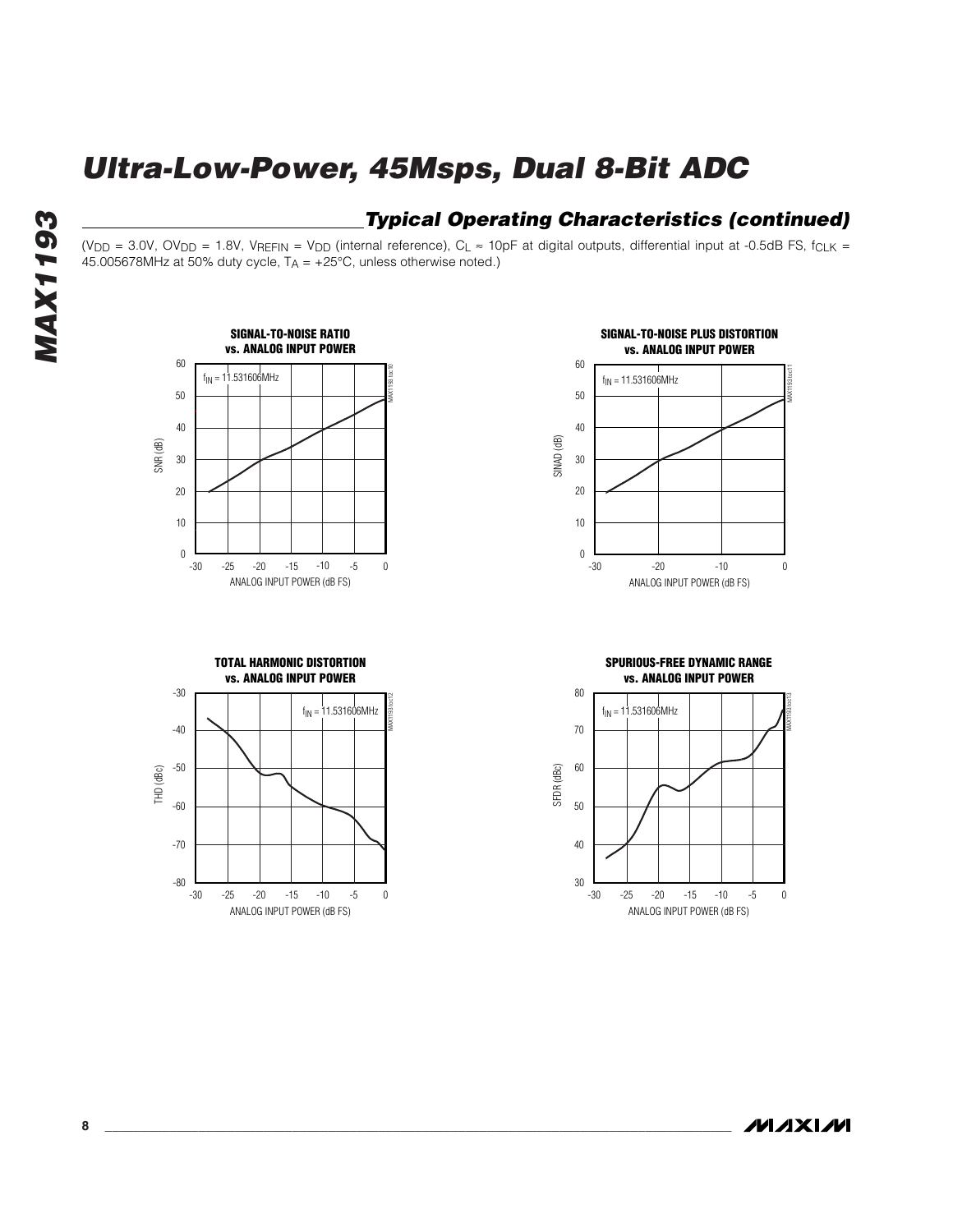#### *Typical Operating Characteristics (continued)*

(V<sub>DD</sub> = 3.0V, OV<sub>DD</sub> = 1.8V, V<sub>REFIN</sub> = V<sub>DD</sub> (internal reference), C<sub>L</sub>  $\approx$  10pF at digital outputs, differential input at -0.5dB FS, f<sub>CLK</sub> = 45.005678MHz at 50% duty cycle,  $T_A = +25^{\circ}C$ , unless otherwise noted.)



**TOTAL HARMONIC DISTORTION vs. SAMPLING RATE**





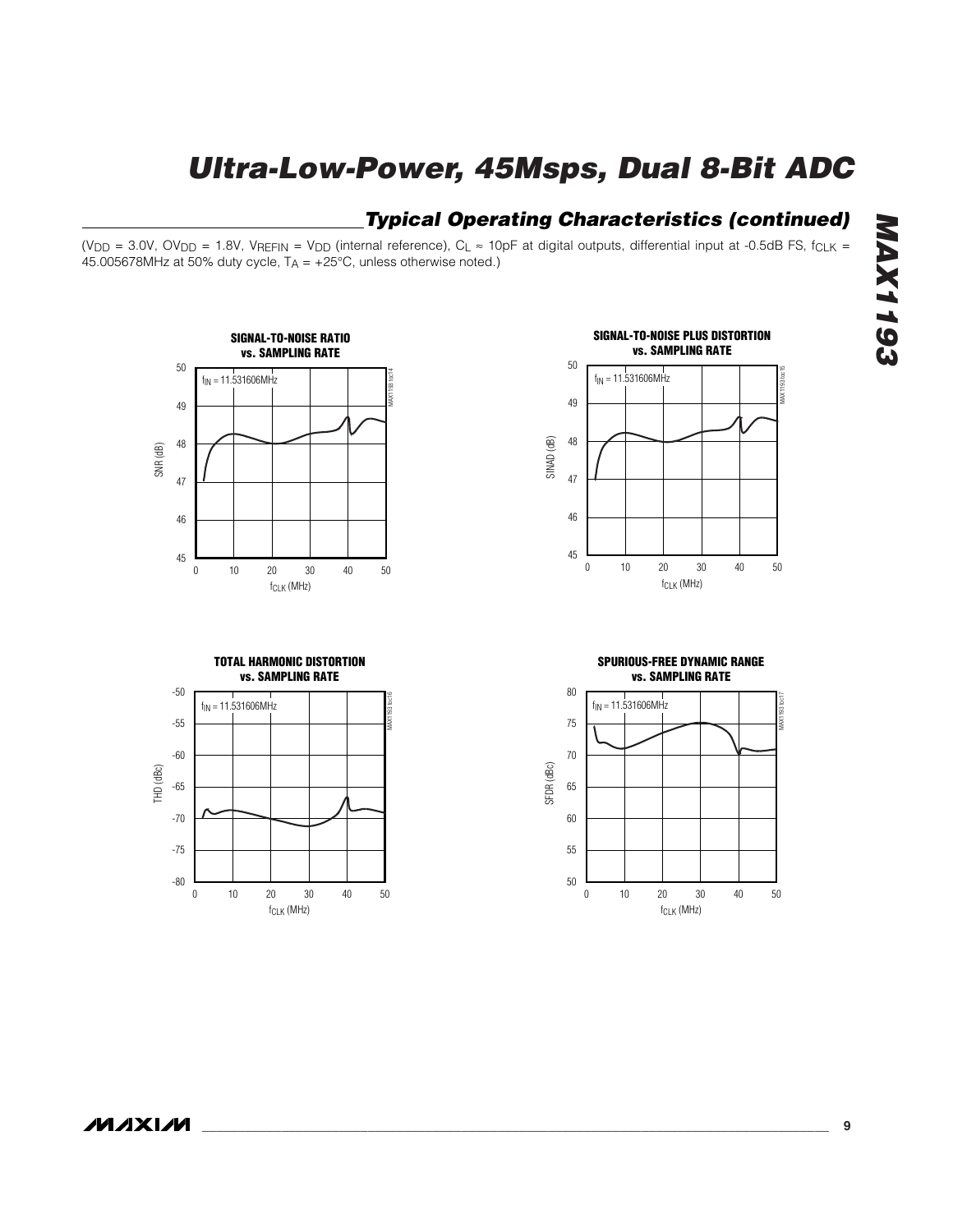#### *Typical Operating Characteristics (continued)*

(V<sub>DD</sub> = 3.0V, OV<sub>DD</sub> = 1.8V, V<sub>REFIN</sub> = V<sub>DD</sub> (internal reference), C<sub>L</sub> ≈ 10pF at digital outputs, differential input at -0.5dB FS, f<sub>CLK</sub> = 45.005678MHz at 50% duty cycle,  $T_A = +25^{\circ}C$ , unless otherwise noted.)





**TOTAL HARMONIC DISTORTION vs. CLOCK DUTY CYCLE**





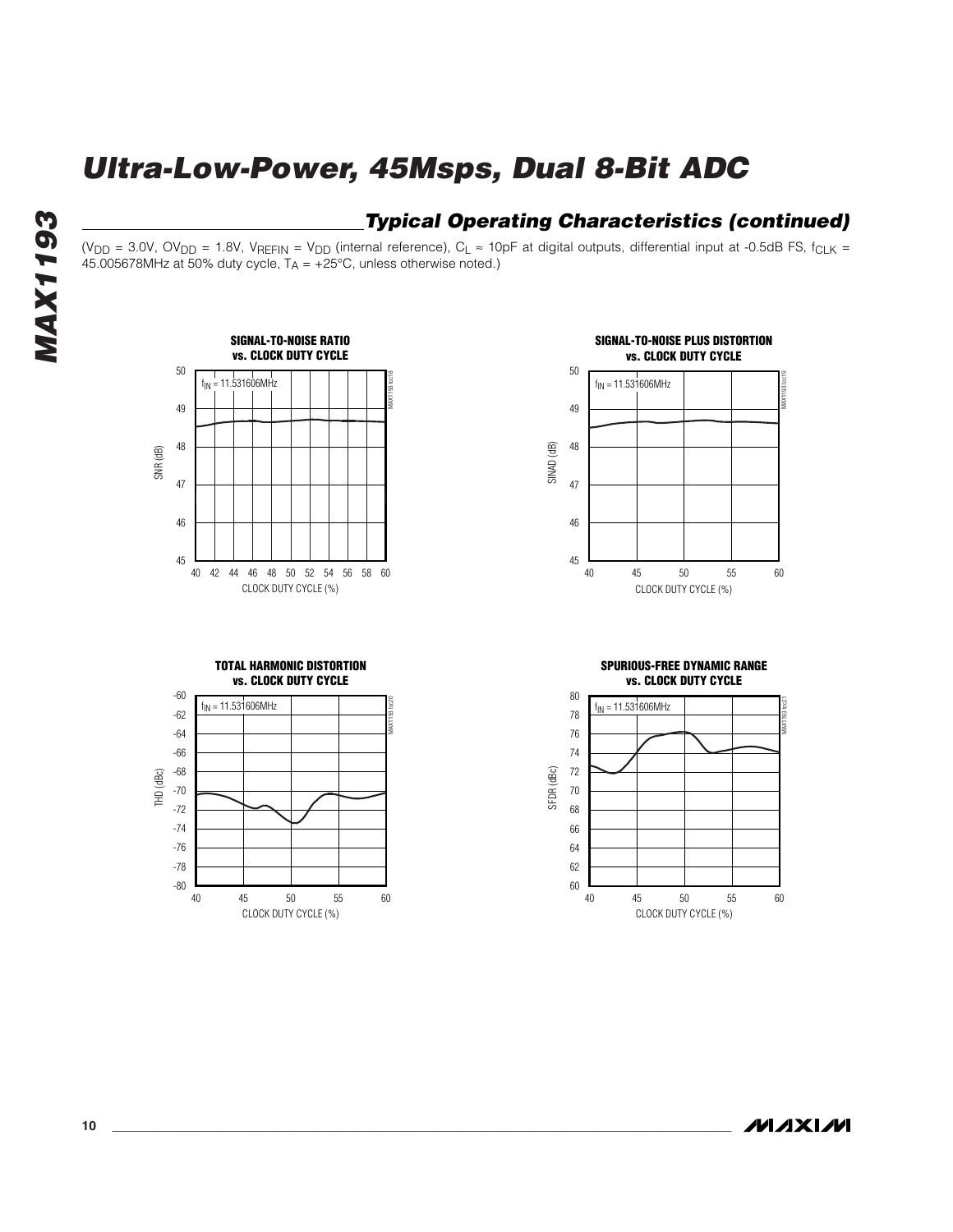#### *Typical Operating Characteristics (continued)*

(V<sub>DD</sub> = 3.0V, OV<sub>DD</sub> = 1.8V, V<sub>REFIN</sub> = V<sub>DD</sub> (internal reference), C<sub>L</sub> ≈ 10pF at digital outputs, differential input at -0.5dB FS, f<sub>CLK</sub> = 45.005678MHz at 50% duty cycle,  $T_A = +25^{\circ}C$ , unless otherwise noted.)



**MAXIM** 

GAIN (dB)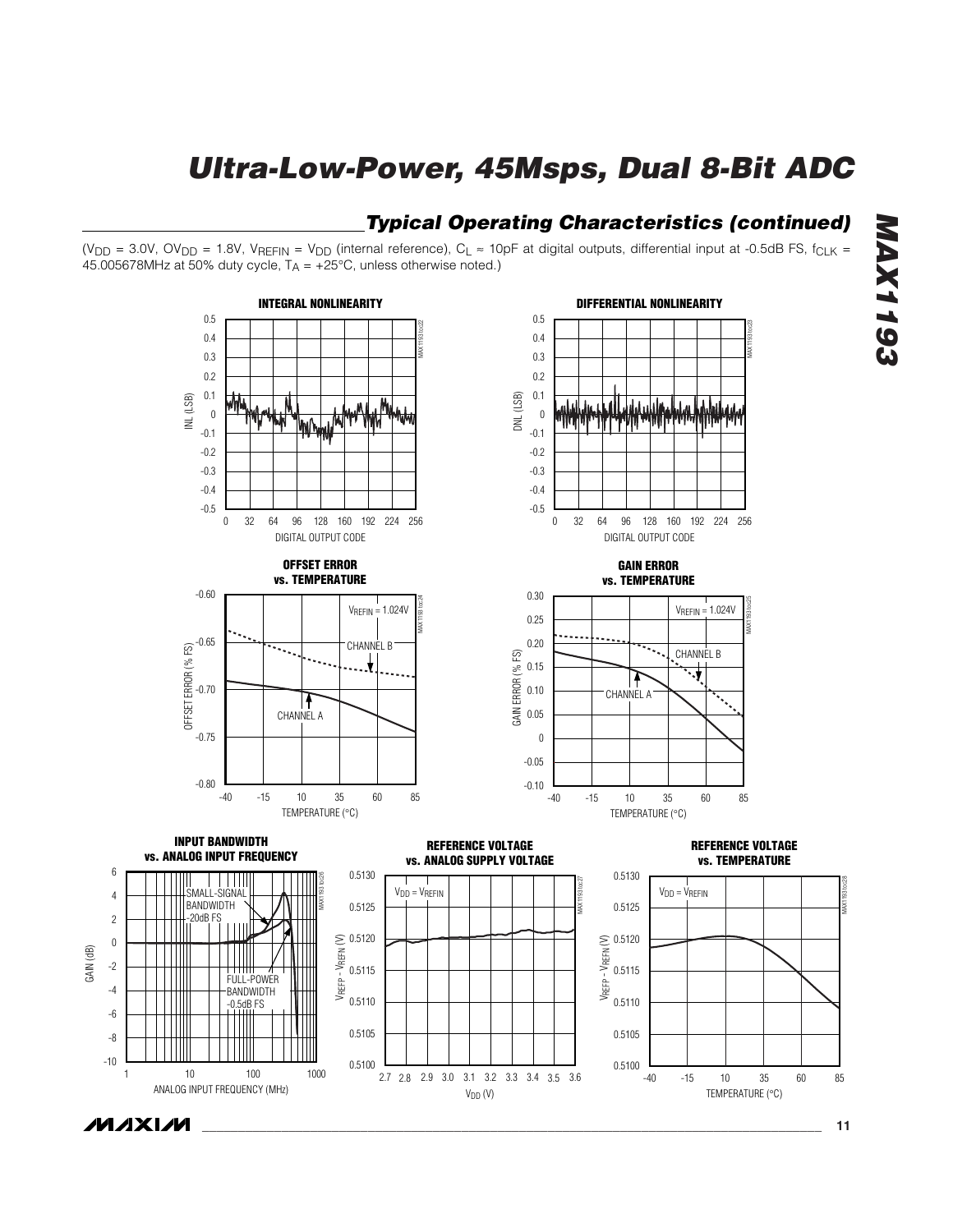#### *Typical Operating Characteristics (continued)*

(V<sub>DD</sub> = 3.0V, OV<sub>DD</sub> = 1.8V, V<sub>REFIN</sub> = V<sub>DD</sub> (internal reference), C<sub>L</sub>  $\approx$  10pF at digital outputs, differential input at -0.5dB FS, f<sub>CLK</sub> = 45.005678MHz at 50% duty cycle,  $T_A = +25^{\circ}$ C, unless otherwise noted.)





A: ANALOG SUPPLY CURRENT (IDD) - INTERNAL AND BUFFERED EXTERNAL REFERENCE MODES

B: ANALOG SUPPLY CURRENT (I<sub>DD</sub>) - UNBUFFERED EXTERNAL REFERENCE MODE C: DIGITAL SUPPLY CURRENT (I<sub>ODD</sub>) - ALL REFERENCE MODES

#### *Pin Description*

| <b>PIN</b>     | <b>NAME</b>            | <b>FUNCTION</b>                                                                                                                                                                             |  |  |  |  |  |
|----------------|------------------------|---------------------------------------------------------------------------------------------------------------------------------------------------------------------------------------------|--|--|--|--|--|
| 1              | INA-                   | Channel A Negative Analog Input. For single-ended operation, connect INA- to COM.                                                                                                           |  |  |  |  |  |
| $\overline{c}$ | $INA+$                 | Channel A Positive Analog Input. For single-ended operation, connect signal source to INA+.                                                                                                 |  |  |  |  |  |
| 3, 5, 10       | <b>GND</b>             | Analog Ground. Connect all GND pins together.                                                                                                                                               |  |  |  |  |  |
| 4              | <b>CLK</b>             | Converter Clock Input                                                                                                                                                                       |  |  |  |  |  |
| 6              | $INB+$                 | Channel B Positive Analog Input. For single-ended operation, connect signal source to INB+.                                                                                                 |  |  |  |  |  |
| $\overline{7}$ | INB-                   | Channel B Negative Analog Input. For single-ended operation, connect INB- to COM.                                                                                                           |  |  |  |  |  |
| 8, 9, 28       | <b>V<sub>DD</sub></b>  | Converter Power Input. Connect to a 2.7V to 3.6V power supply. Bypass V <sub>DD</sub> to GND with a<br>combination of a 2.2µF capacitor in parallel with a 0.1µF capacitor.                 |  |  |  |  |  |
| 11             | <b>OGND</b>            | Output Driver Ground                                                                                                                                                                        |  |  |  |  |  |
| 12             | <b>OV<sub>DD</sub></b> | Output Driver Power Input. Connect to a 1.8V to V <sub>DD</sub> power supply. Bypass OV <sub>DD</sub> to GND with a<br>combination of a 2.2µF capacitor in parallel with a 0.1µF capacitor. |  |  |  |  |  |
| 13             | D7                     | Tri-State Digital Output. D7 is the most significant bit (MSB).                                                                                                                             |  |  |  |  |  |
| 14             | D <sub>6</sub>         | Tri-State Digital Output                                                                                                                                                                    |  |  |  |  |  |
| 15             | D <sub>5</sub>         | Tri-State Digital Output                                                                                                                                                                    |  |  |  |  |  |
| 16             | D <sub>4</sub>         | Tri-State Digital Output                                                                                                                                                                    |  |  |  |  |  |
| 17             | $A/\overline{B}$       | Channel Data Indicator. This digital output indicates channel A data $(A/B = 1)$ or channel B data<br>$(A/B = 0)$ is present on the output.                                                 |  |  |  |  |  |
| 18             | D <sub>3</sub>         | Tri-State Digital Output                                                                                                                                                                    |  |  |  |  |  |
| 19             | D <sub>2</sub>         | Tri-State Digital Output                                                                                                                                                                    |  |  |  |  |  |
| 20             | D1                     | Tri-State Digital Output                                                                                                                                                                    |  |  |  |  |  |
| 21             | D <sub>0</sub>         | Tri-State Digital Output. D0 is the least significant bit (LSB).                                                                                                                            |  |  |  |  |  |
| 22             | PD <sub>1</sub>        | Power-Down Digital Input 1. See Table 3.                                                                                                                                                    |  |  |  |  |  |

## **MAX1193** *MAX1193*

**MAXIM**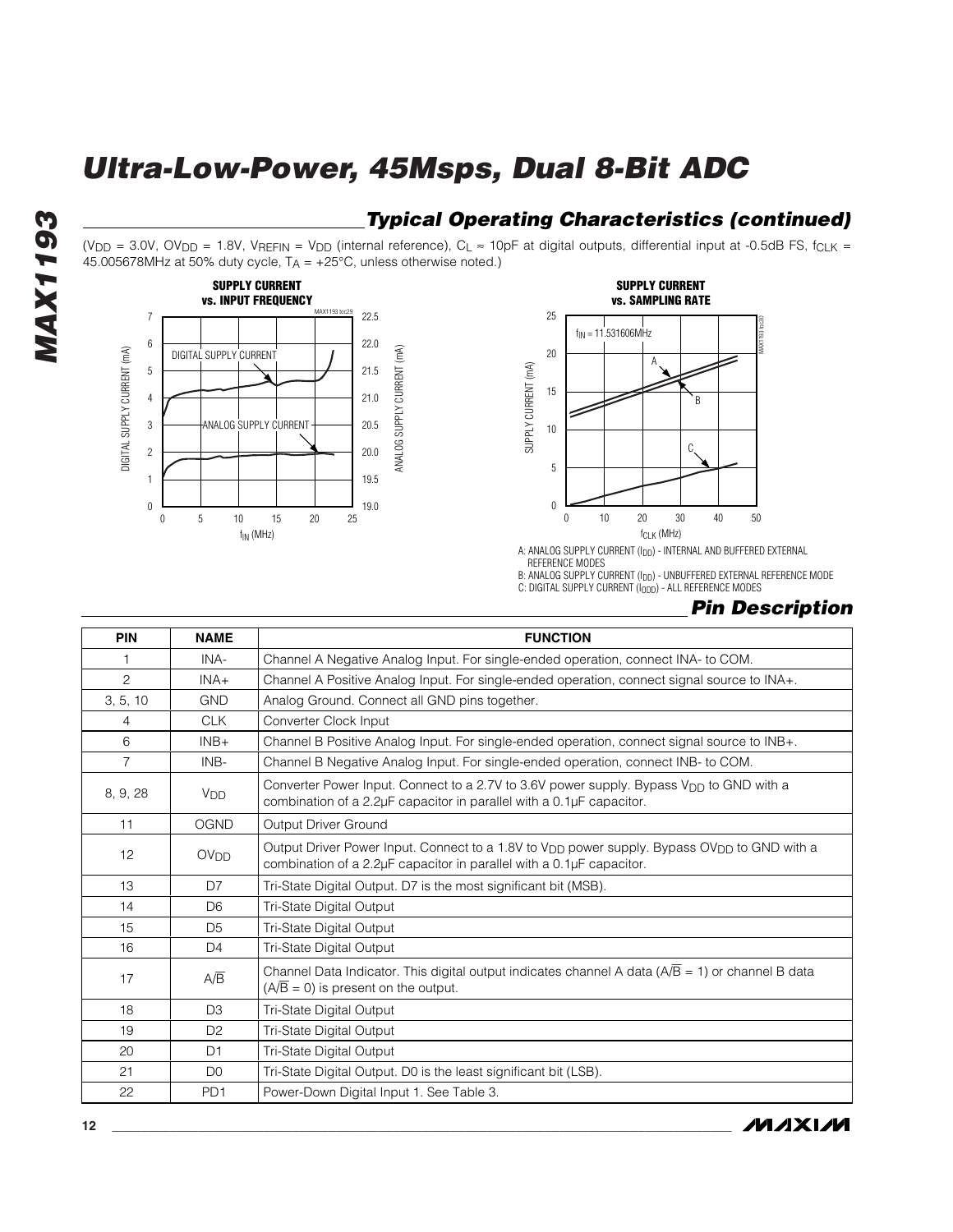#### *Pin Description (continued)*

| <b>PIN</b> | <b>NAME</b>     | <b>FUNCTION</b>                                                                                                                            |
|------------|-----------------|--------------------------------------------------------------------------------------------------------------------------------------------|
| 23         | PD <sub>0</sub> | Power-Down Digital Input 0. See Table 3.                                                                                                   |
| 24         | <b>REFIN</b>    | Reference Input. Internally pulled up to V <sub>DD</sub> .                                                                                 |
| 25         | <b>COM</b>      | Common-Mode Voltage I/O. Bypass COM to GND with a 0.33µF capacitor.                                                                        |
| 26         | <b>REFN</b>     | Negative Reference I/O. Conversion range is ±(VREFP - VREFN). Bypass REFN to GND with a 0.33µF<br>capacitor.                               |
| 27         | <b>RFFP</b>     | Positive Reference I/O. Conversion range is $\pm$ (V <sub>REFP</sub> - V <sub>REFN</sub> ). Bypass REFP to GND with a 0.33µF<br>capacitor. |
|            | EP              | Exposed Paddle. Internally connected to pin 3. Externally connect EP to GND.                                                               |



*Figure 1. Pipeline Architecture—Stage Blocks*

#### *Detailed Description*

*MAX1193*

**MAX1193** 

The MAX1193 uses a seven-stage, fully differential, pipelined architecture (Figure 1) that allows for highspeed conversion while minimizing power consumption. Samples taken at the inputs move progressively through the pipeline stages every half-clock cycle. Including the delay through the output latch, the total clock-cycle latency is 5 clock cycles for channel A and 5.5 clock cycles for channel B.

At each stage, flash ADCs convert the held input voltages into a digital code. The following digital-to-analog converter (DAC) converts the digitized result back into an analog voltage, which is then subtracted from the originally held input signal. The resulting error signal is then multiplied by two, and the product is passed along to the next pipeline stage where the process is repeated until the signal has been processed by all stages. Digital error correction compensates for ADC comparator offsets in each pipeline stage and ensures no missing codes. Figure 2 shows the MAX1193 functional diagram.



*Figure 2. MAX1193 Functional Diagram*

**MAXM**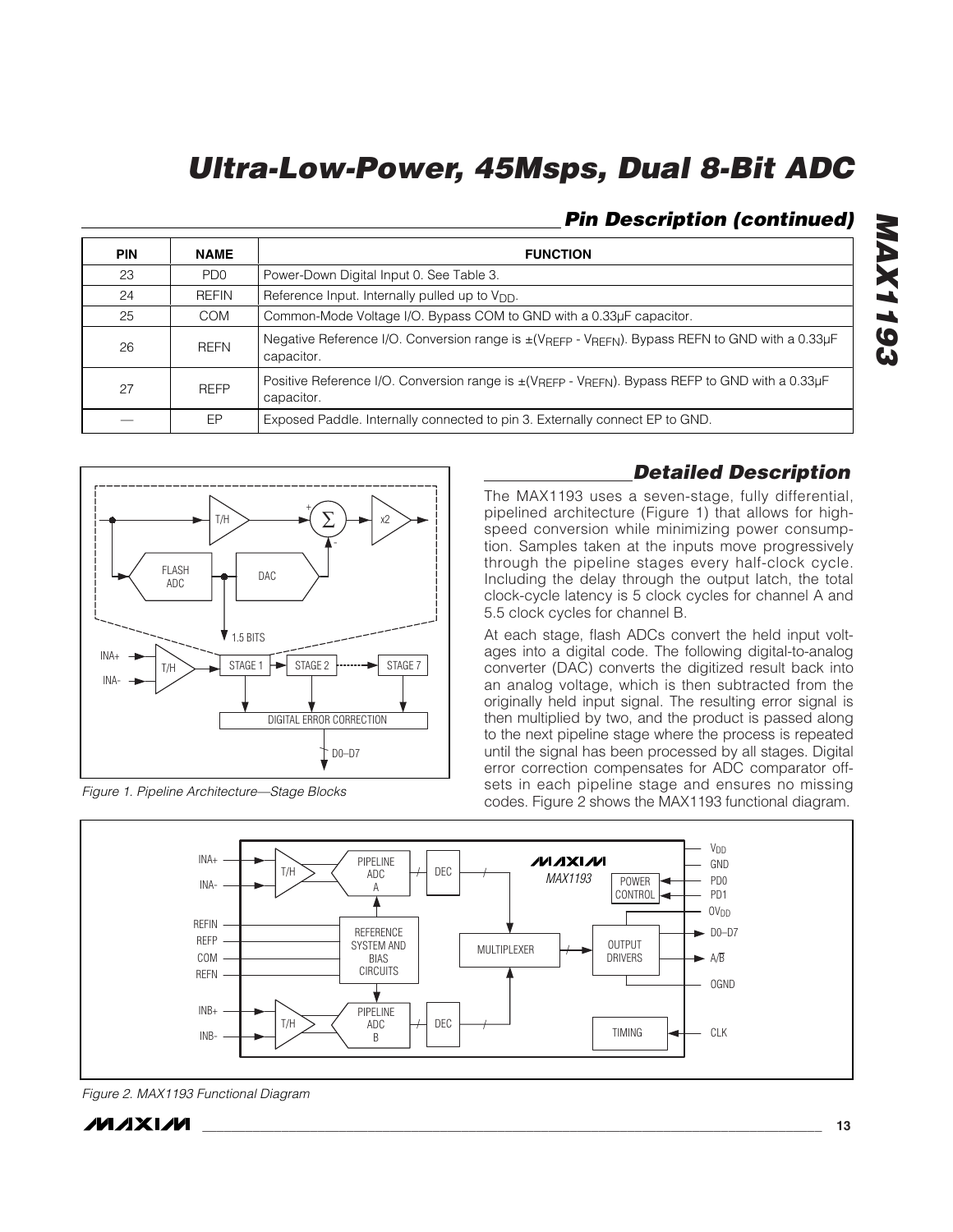



*Figure 3. Internal T/H Circuits*

*Input Track-and-Hold (T/H) Circuits* Figure 3 displays a simplified functional diagram of the input T/H circuits. In track mode, switches S1, S2a, S2b, S4a, S4b, S5a, and S5b are closed. The fully differential circuits sample the input signals onto the two capacitors (C2a and C2b) through switches S4a and S4b. S2a and S2b set the common mode for the amplifier input, and open simultaneously with S1, sampling the input waveform. Switches S4a, S4b, S5a, and S5b are then opened before switches S3a and S3b connect capacitors C1a and C1b to the output of the amplifier and switch S4c is closed. The resulting differential voltages are held on capacitors C2a and C2b. The amplifiers charge capacitors C1a and C1b to the same

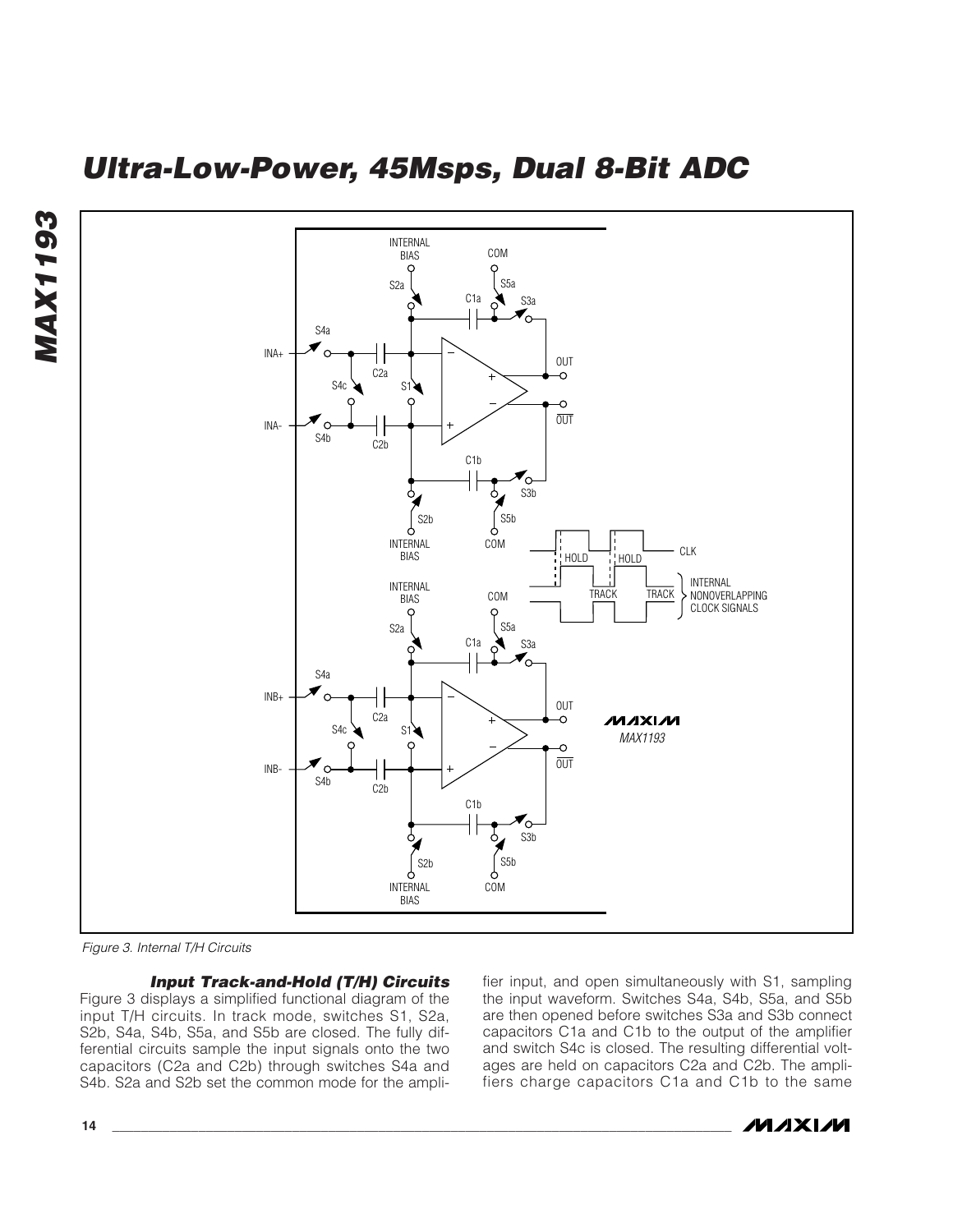#### **Table 1. Reference Modes**

| <b>VREFIN</b>     | <b>REFERENCE MODE</b>                                                                                                                                                                                                                                                        |
|-------------------|------------------------------------------------------------------------------------------------------------------------------------------------------------------------------------------------------------------------------------------------------------------------------|
| $>0.8 \times VDD$ | Internal reference mode. VREF is internally generated to be 0.512V. Bypass REFP, REFN, and COM<br>each with a 0.33µF capacitor.                                                                                                                                              |
| $1.024V + 10%$    | Buffered external reference mode. An external $1.024V \pm 10\%$ reference voltage is applied to<br>REFIN. VREF is internally generated to be VREFIN/2. Bypass REFP, REFN, and COM each with a<br>0.33µF capacitor. Bypass REFIN to GND with a 0.1µF capacitor.               |
| < 0.3V            | Unbuffered external reference mode. REFP, REFN, and COM are driven by external reference<br>sources. V <sub>REF</sub> is the difference between the externally applied V <sub>REFP</sub> and V <sub>REFN</sub> . Bypass REFP,<br>REFN, and COM each with a 0.33µF capacitor. |

values originally held on C2a and C2b. These values are then presented to the first stage quantizers and isolate the pipelines from the fast-changing inputs. The wide input bandwidth T/H amplifiers allow the MAX1193 to track and sample/hold analog inputs of high frequencies (>Nyquist). Both ADC inputs (INA+, INB+, INA-, and INB-) can be driven either differentially or singleended. Match the impedance of INA+ and INA-, as well as INB+ and INB-, and set the common-mode voltage to midsupply  $(V_{DD}/2)$  for optimum performance.

#### *Analog Inputs and Reference Configurations*

The MAX1193 full-scale analog input range is  $\pm$ VREF with a common-mode input range of  $VDD/2 \pm 0.2V$ . VRFF is the difference between VREFP and VREFN. The MAX1193 provides three modes of reference operation. The voltage at REFIN (VREFIN) sets the reference operation mode (Table 1).

In internal reference mode, connect REFIN to V<sub>DD</sub> or leave REFIN unconnected. V<sub>REF</sub> is internally generated to be 0.512V ±3%. COM, REFP, and REFN are lowimpedance outputs with  $V_{\text{COM}} = V_{\text{DD}}/2$ ,  $V_{\text{RFFP}} = V_{\text{DD}}/2$ + VREF/2, and VREFN = VDD/2 - VREF/2. Bypass REFP, REFN, and COM each with a 0.33µF capacitor.

In buffered external reference mode, apply a 1.024V ±10% at REFIN. In this mode, COM, REFP, and REFN are low-impedance outputs with  $V_{COM} = V_{DD}/2$ ,  $V_{REFP} =$  $V<sub>DD</sub>/2 + V<sub>REFIN</sub>/4$ , and  $V<sub>REFN</sub> = V<sub>DD</sub>/2 - V<sub>REFIN</sub>/4$ . Bypass REFP, REFN, and COM each with a 0.33µF capacitor. Bypass REFIN to GND with a 0.1µF capacitor.

In unbuffered external reference mode, connect REFIN to GND. This deactivates the on-chip reference buffers for COM, REFP, and REFN. With their buffers shut down, these nodes become high-impedance inputs (Figure 4) and can be driven through separate, external reference sources. Drive  $V_{\text{COM}}$  to  $V_{\text{DD}}/2$  ±10%, drive

62.5µA **/VI/IXI/VI** REFP *MAX1193* 1.75V 4kΩ  $0<sub>u</sub>A$ COM 1.5V 4kΩ 62.5µAREFN 1.25V

*Figure 4. Unbuffered External Reference Mode Impedance*

VREFP to (V<sub>DD</sub>/2 +0.256V)  $\pm$ 10%, and drive VREFN to  $(VDD/2 - 0.256V) \pm 10\%$ . Bypass REFP, REFN, and COM each with a 0.33µF capacitor.

For detailed circuit suggestions and how to drive this dual ADC in buffered/unbuffered external reference mode, see the *Applications Information* section.

#### *Clock Input (CLK)*

CLK accepts a CMOS-compatible signal level. Since the interstage conversion of the device depends on the repeatability of the rising and falling edges of the external clock, use a clock with low jitter and fast rise and fall times (<2ns). In particular, sampling occurs on the rising edge of the clock signal, requiring this edge to

## *MAX1193* **1AX1193**

**MAXIM**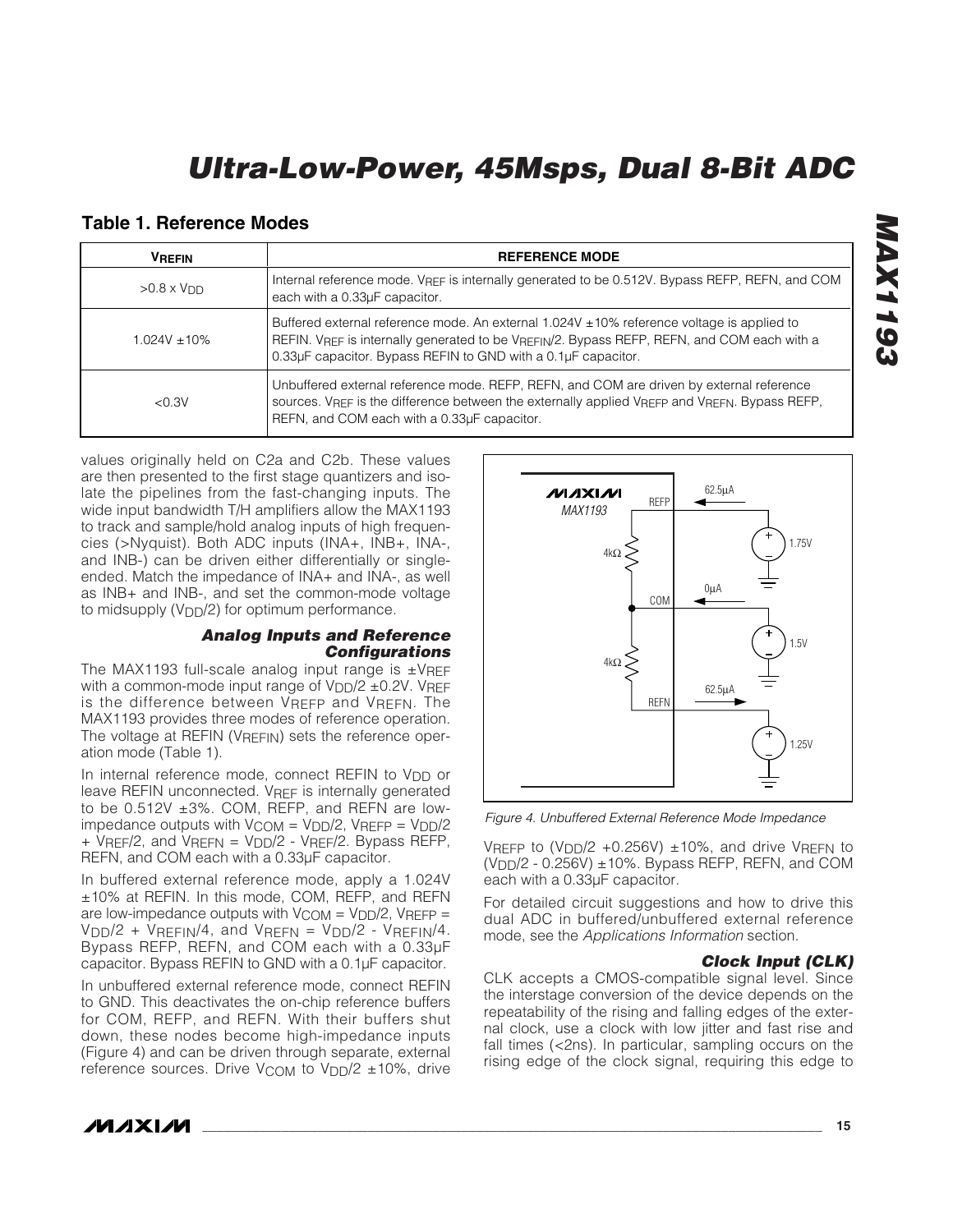



*Figure 5. System Timing Diagram*

provide lowest possible jitter. Any significant aperture jitter would limit the SNR performance of the on-chip ADCs as follows:

$$
SNR = 20 \times \log \left( \frac{1}{2 \times \pi \times f_{\text{IN}} \times t_{\text{AJ}}} \right)
$$

where f<sub>IN</sub> represents the analog input frequency and tAJ is the time of the aperture jitter.

Clock jitter is especially critical for undersampling applications. The clock input should always be considered as an analog input and routed away from any analog input or other digital signal lines. The MAX1193 clock input operates with a  $V<sub>DD</sub>/2$  voltage threshold and accepts a 50% ±10% duty cycle (see *Typical Operating Characteristics*).

#### *System Timing Requirements*

Figure 5 shows the relationship between the clock, analog inputs,  $A/\overline{B}$  indicator, and the resulting output data. Channel A (CHA) and channel B (CHB) are simultaneously sampled on the rising edge of the clock signal (CLK) and the resulting data is multiplexed at the output. CHA data is updated on the rising edge and CHB data is updated on the falling edge of the CLK. The A/B indicator follows CLK with a typical delay time of 6ns and remains high when CHA data is updated and low when CHB data is updated. Including the delay through the output latch, the total clock-cycle latency is 5 clock cycles for CHA and 5.5 clock cycles for CHB.



*Figure 6. Transfer Function*

#### *Digital Output Data (D0–D7), Channel Data Indicator (A/*B*)*

D0–D7 and A/B are TTL/CMOS-logic compatible. The digital output coding is offset binary (Table 2, Figure 6). The capacitive load on the digital outputs D0–D7 should be kept as low as possible (<15pF) to avoid large digital currents feeding back into the analog portion of the MAX1193 and degrading its dynamic performance. Buffers on the digital outputs isolate them from

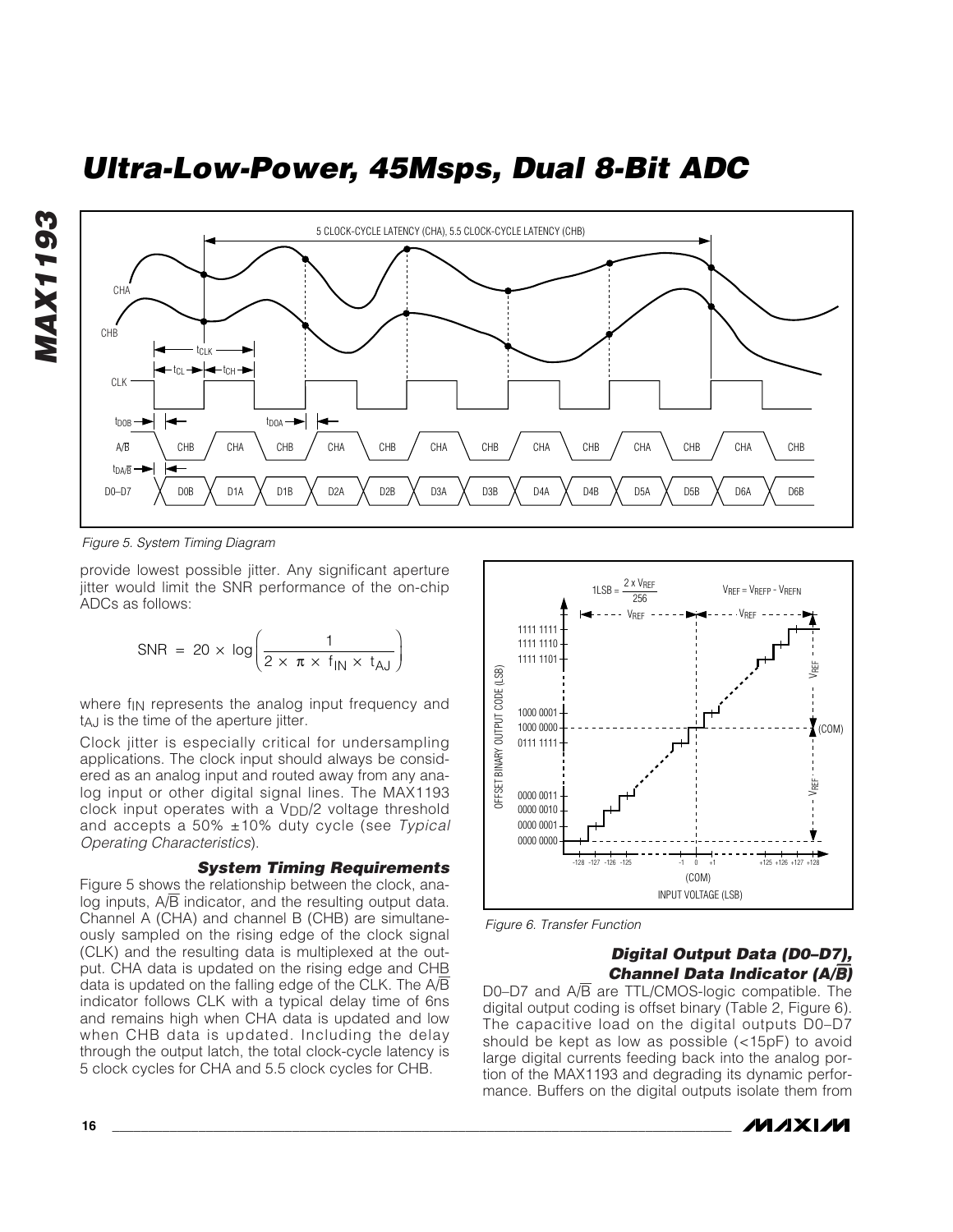| DIFFERENTIAL INPUT VOLTAGE<br>$(IN + - IN-)$      | <b>DIFFERENTIAL INPUT</b><br>(LSB)   | <b>OFFSET BINARY</b><br>$(D7-D0)$ | <b>OUTPUT DECIMAL CODE</b> |
|---------------------------------------------------|--------------------------------------|-----------------------------------|----------------------------|
| 127<br>$V_{REF} \times \frac{1}{128}$             | $+127$<br>$(+$ full scale $-1$ LSB)  | 1111 1111                         | 255                        |
| $V_{REF} \times \frac{126}{128}$                  | $+126$<br>$(+$ full scale $- 2$ LSB) | 1111 1110                         | 254                        |
| $V_{REF} \times \frac{1}{2}$<br>$\frac{1}{128}$   | $+1$                                 | 1000 0001                         | 129                        |
| $V_{REF} \times \frac{1}{2}$<br>$\frac{1}{128}$   | 0 (bipolar zero)                     | 1000 0000                         | 128                        |
| $-V_{REF} \times \frac{1}{2}$<br>$\overline{128}$ | $-1$                                 | 0111 1111                         | 127                        |
| 127<br>$-V_{REF} \times -$<br>$\frac{1}{128}$     | $-127$<br>$(-$ full scale $+$ 1 LSB) | 0000 0001                         |                            |
| 128<br>$-V_{REF}$ $\times$<br>$\overline{28}$     | $-128$ ( $-$ full scale)             | 0000 0000                         | $\mathbf 0$                |

#### **Table 2. Output Codes vs. Input Voltage**

#### **Table 3. Power Logic**

| P <sub>D</sub> <sub>0</sub> | PD <sub>1</sub> | <b>POWER MODE</b> | <b>ADC</b> | <b>INTERNAL</b><br><b>REFERENCE</b> | <b>CLOCK DISTRIBUTION</b> | <b>OUTPUTS</b> |
|-----------------------------|-----------------|-------------------|------------|-------------------------------------|---------------------------|----------------|
|                             |                 | Shutdown          | Off        | Off                                 | Off                       | Tri-state      |
|                             |                 | Standby           | Off        | Οn                                  | Οn                        | Tri-state      |
|                             |                 | Idle              | On         | Оn                                  | On                        | Tri-state      |
|                             |                 | Normal Operating  | On         | Dn.                                 | Οr                        | On             |

heavy capacitive loads. To improve the dynamic performance of the MAX1193, add 100 $\Omega$  resistors in series with the digital outputs close to the MAX1193. Refer to the MAX1193 Evaluation Kit schematic for an example of the digital outputs driving a digital buffer through 100 $Ω$  series resistors.

#### *Power Modes (PD0, PD1)*

The MAX1193 has four power modes that are controlled with PD0 and PD1. Four power modes allow the MAX1193 to efficiently use power by transitioning to a low-power state when conversions are not required (Table 3).

Shutdown mode offers the most dramatic power savings by shutting down all the analog sections of the MAX1193 and placing the outputs in tri-state. The wake-up time from shutdown mode is dominated by the time required to charge the capacitors at REFP, REFN, and COM. In internal reference mode and buffered external reference mode, the wake-up time is typically 20µs. When operating in the unbuffered external reference mode, the wake-up time is dependent on the external reference drivers. When the outputs transition from tri-state to on, the last converted word is placed on the digital outputs.

In standby mode, the reference and clock distribution circuits are powered up, but the pipeline ADCs are unpowered and the outputs are in tri-state. The wakeup time from standby mode is dominated by the 2.6µs required to activate the pipeline ADCs. When the outputs transition from tri-state to on, the last converted word is placed on the digital outputs.

**MAX1193** 

*MAX1193*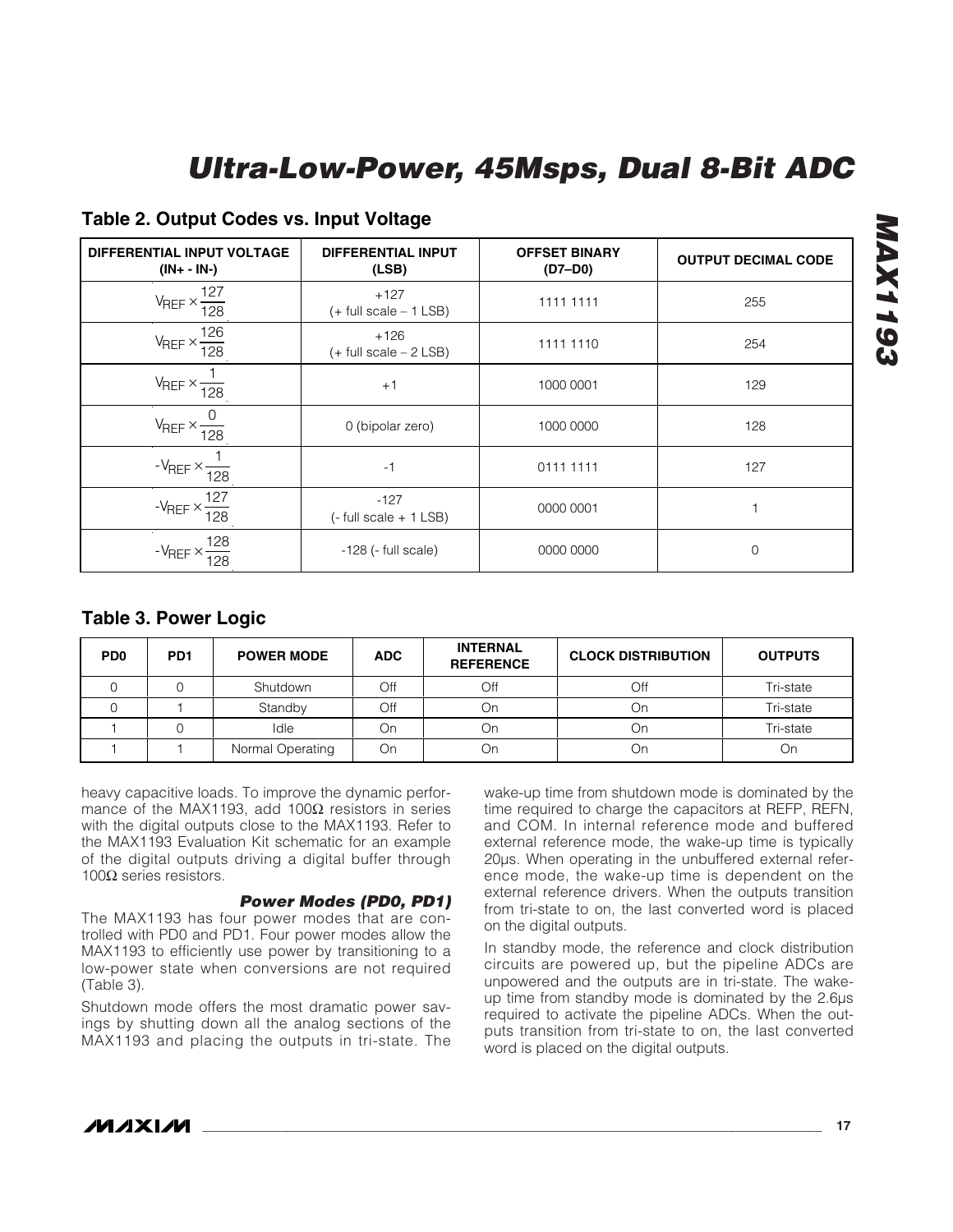

*Figure 7. DC-Coupled Differential Input Driver*

In idle mode, the pipeline ADCs, reference, and clock distribution circuits are powered, but the outputs are forced to tri-state. The wake-up time from idle mode is dominated by the 5ns required for the output drivers to start from tri-state. When the outputs transition from tristate to on, the last converted word is placed on the digital outputs.

In the normal operating mode, all sections of the MAX1193 are powered.

#### *Applications Information*

The circuit of Figure 7 operates from a single 3V supply and accommodates a wide 0.5V to 1.5V input commonmode voltage range for the analog interface between an RF quadrature demodulator (differential, DC-coupled signal source) and a high-speed ADC. Furthermore, the circuit provides required SINAD and SFDR to demodulate a wideband (BW = 3.84MHz),  $QAM-16$  communication link.  $R<sub>ISO</sub>$  isolates the op amp output from the ADC capacitive input to prevent ringing and oscillation.  $C_{\text{IN}}$  filters high-frequency noise.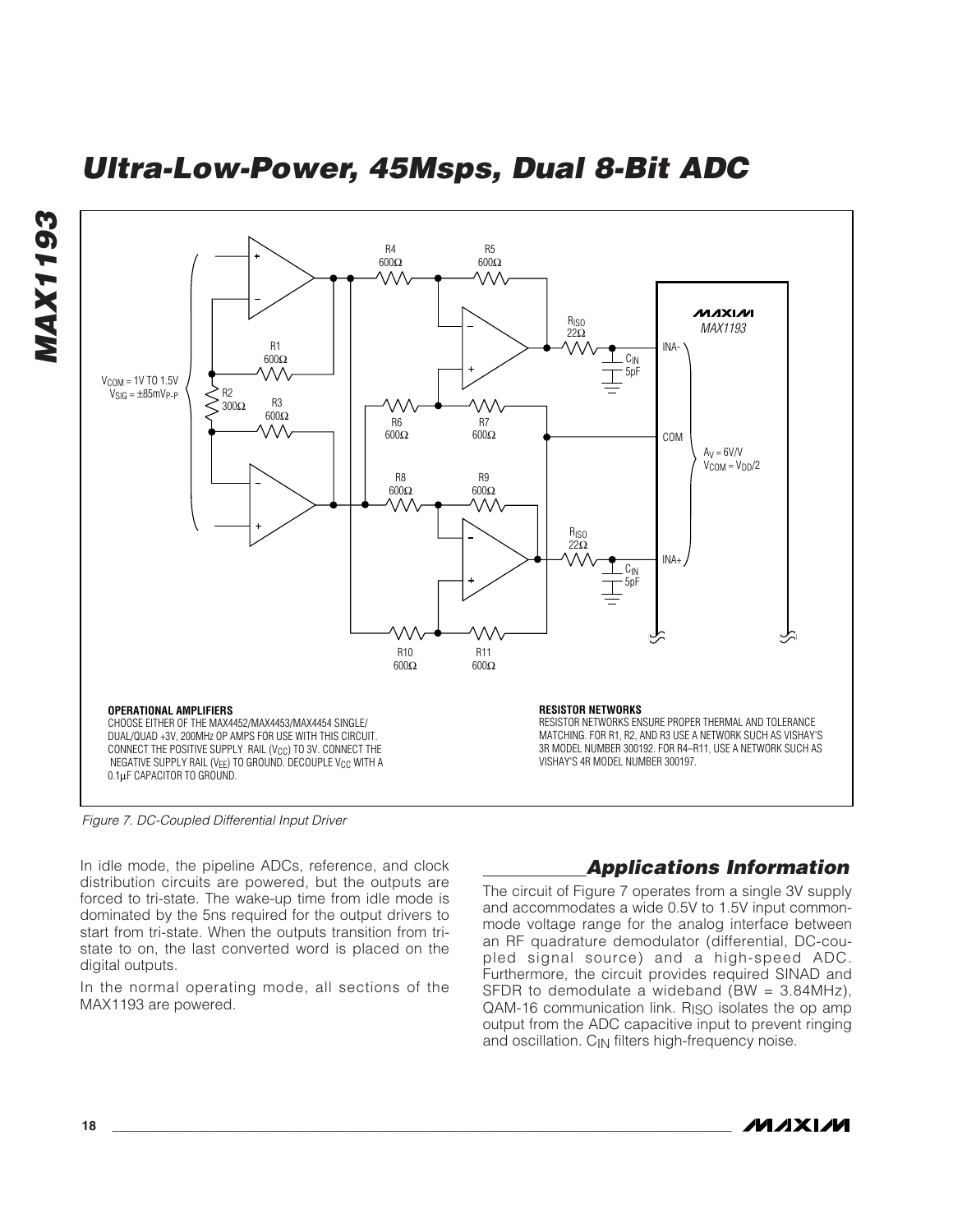

*Figure 8. Transformer-Coupled Input Drive*

#### *Using Transformer Coupling*

An RF transformer (Figure 8) provides an excellent solution to convert a single-ended source signal to a fully differential signal, required by the MAX1193 for optimum performance. Connecting the center tap of the transformer to COM provides a  $V<sub>DD</sub>/2$  DC level shift to the input. Although a 1:1 transformer is shown, a stepup transformer can be selected to reduce the drive requirements. A reduced signal swing from the input driver, such as an op amp, can also improve the overall distortion.

In general, the MAX1193 provides better SFDR and THD with fully differential input signals than singleended drive, especially for high input frequencies. In differential input mode, even-order harmonics are lower as both inputs (INA+, INA- and/or INB+, INB-) are bal-



*Figure 9. Using an Op Amp for Single-Ended, AC-Coupled Input Drive*

anced, and each of the ADC inputs only requires half the signal swing compared to single-ended mode.

#### *Single-Ended AC-Coupled Input Signal*

Figure 9 shows an AC-coupled, single-ended application. Amplifiers such as the MAX4108 provide high speed, high bandwidth, low noise, and low distortion to maintain the input signal integrity.

#### *Buffered External Reference Drives Multiple ADCs*

The buffered external reference mode allows for more control over the MAX1193 reference voltage and allows multiple converters to use a common reference. To drive one MAX1193 in buffered external reference mode, the external circuit must sink 0.7µA, allowing one reference circuit to easily drive the REFIN of multiple converters to  $1.024V \pm 10\%$ .

#### **MAXM**

*MAX1193*

**AAX1193**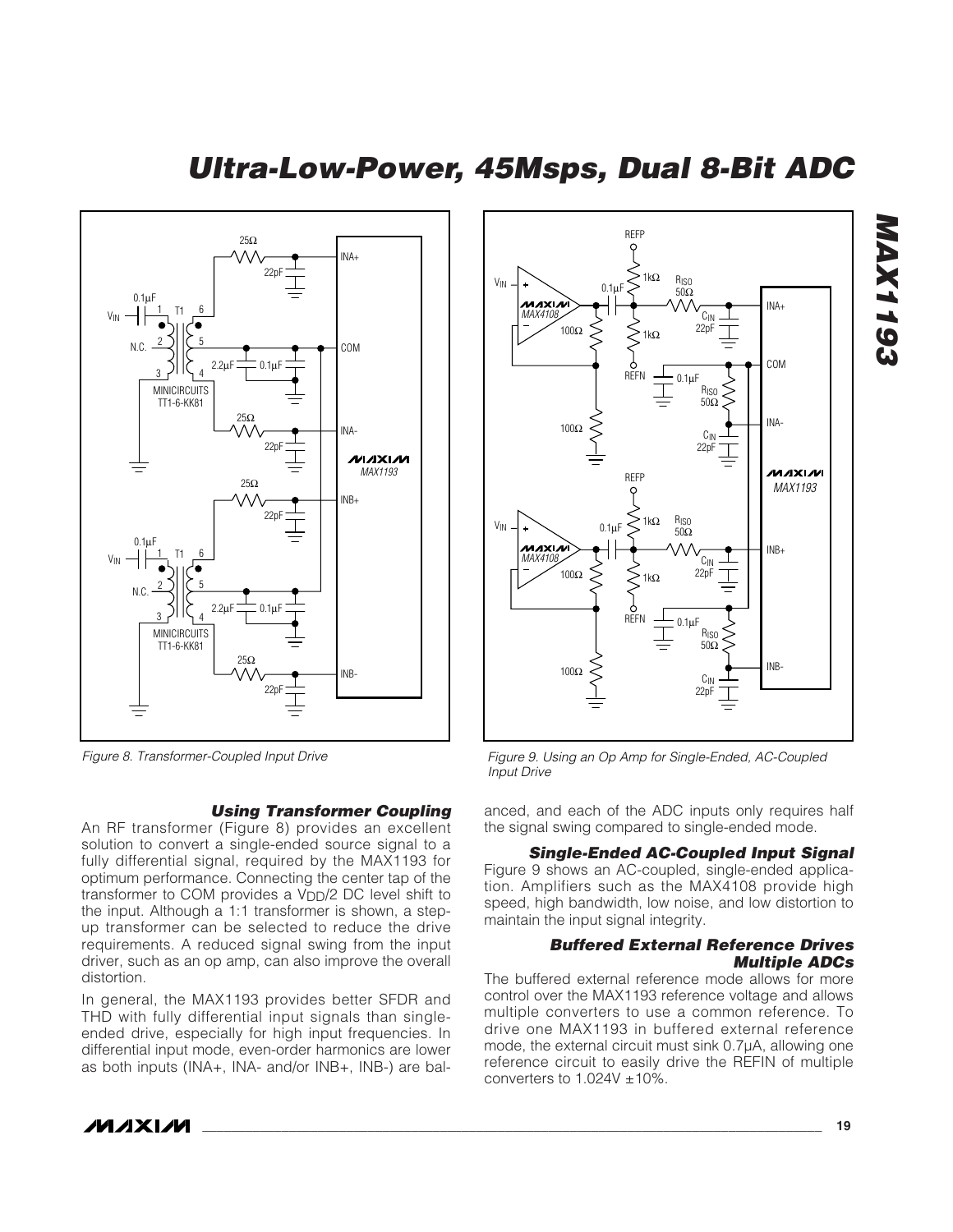



*Figure 10. External Buffered (MAX4250) Reference Drive Using a MAX6062 Bandgap Reference*

Figure 10 shows the MAX6061 precision bandgap reference used as a common reference for multiple converters. The 1.248V output of the MAX6061 is divided down to 1.023V as it passes through a one-pole, 10Hz, lowpass filter to the MAX4250. The MAX4250 buffers the 1.023V reference before its output is applied to the MAX1193. The MAX4250 provides a low offset voltage (for high gain accuracy) and a low noise level.

#### *Unbuffered External Reference Drives Multiple ADCs*

The unbuffered external reference mode allows for precise control over the MAX1193 reference and allows multiple converters to use a common reference. Connecting REFIN to GND disables the internal reference, allowing REFP, REFN, and COM to be driven directly by a set of external reference sources.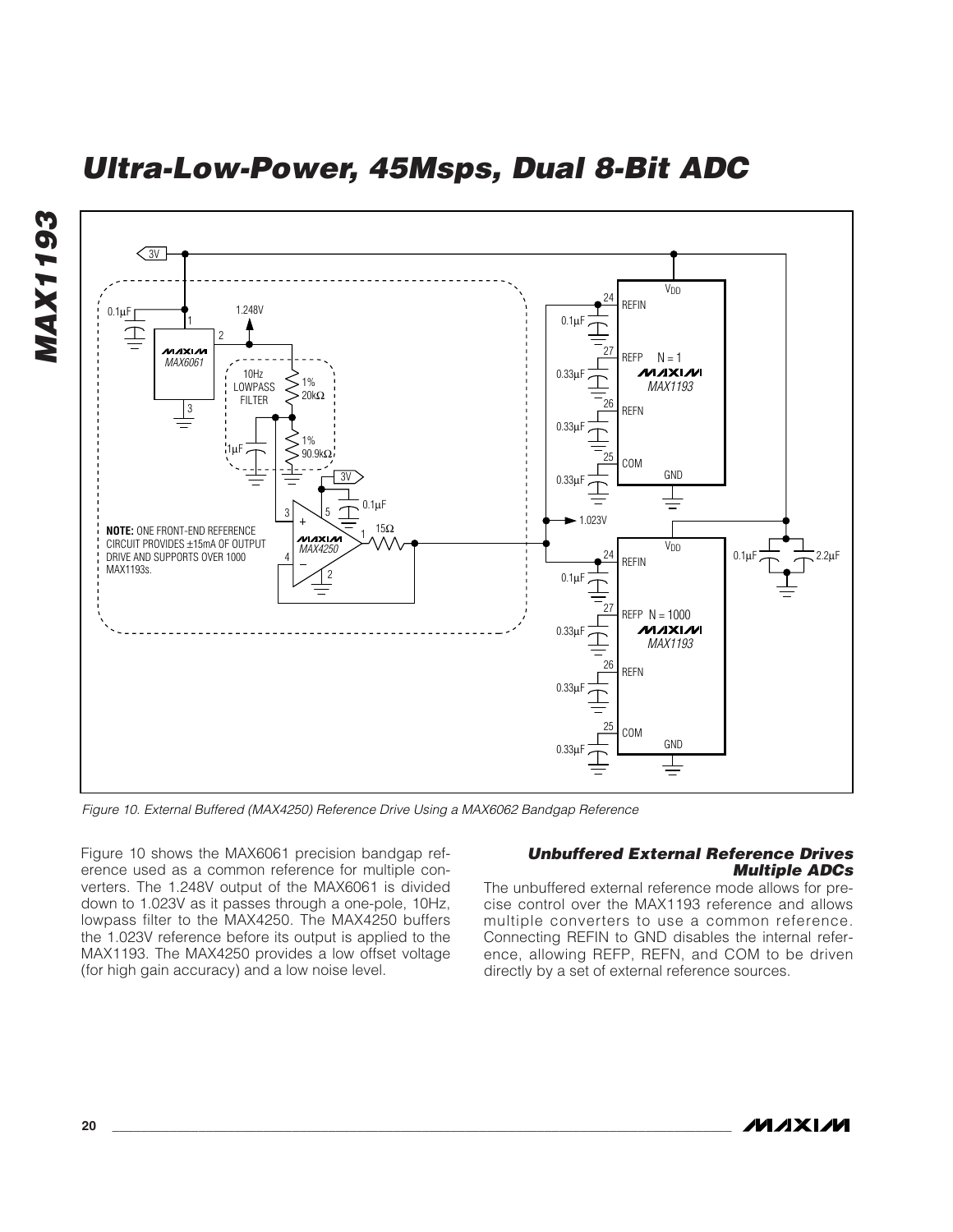*Ultra-Low-Power, 45Msps, Dual 8-Bit ADC*



*Figure 11. External Unbuffered Reference Driving 160 ADCs with MAX4254 and MAX6066*

Figure 11 shows the MAX6066 precision bandgap reference used as a common reference for multiple converters. The 2.500V output of the MAX6066 is followed by a 10Hz lowpass filter and precision voltage-divider. The MAX4254 buffers the taps of this divider to provide the 1.75V, 1.5V, and 1.25V sources to drive REFP, REFN, and COM. The MAX4254 provides a low offset voltage and low noise level. The individual voltage followers are connected to 10Hz lowpass filters, which filter both the reference-voltage and amplifier noise to a level of 3nV/√Hz. The 1.75V and 1.25V reference voltages set the differential full-scale range of the associated ADCs at ±0.5V.

The common power supply for all active components removes any concern regarding power-supply sequencing when powering up or down.

With the outputs of the MAX4252 matching better than 0.1%, the buffers and subsequent lowpass filters support as many as 160 MAX1193 ADCs.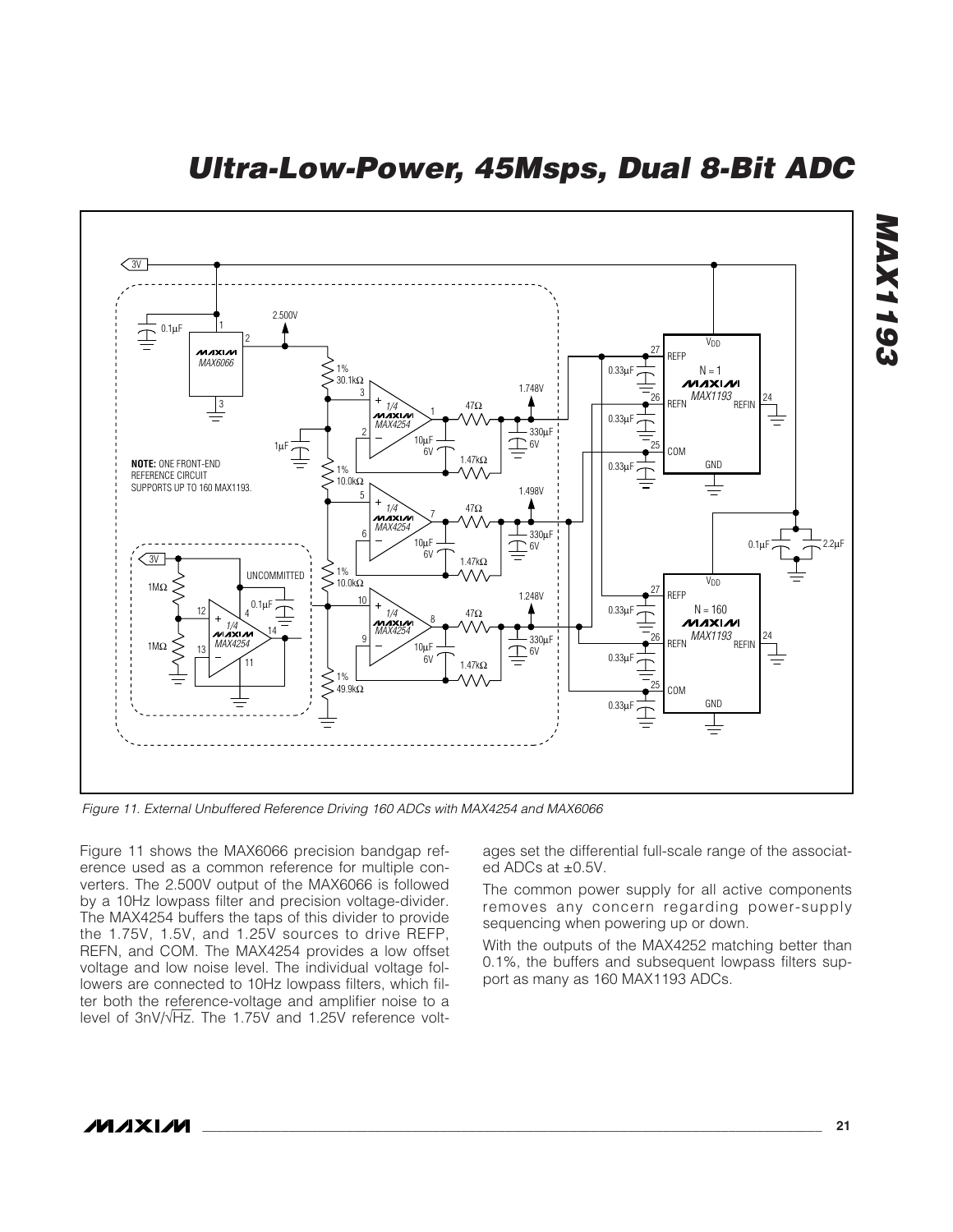

*Figure 12. Typical QAM Receiver Application*

#### *Typical QAM Demodulation Application*

Quadrature amplitude modulation (QAM) is frequently used in digital communications. Typically found in spread-spectrum-based systems, a QAM signal represents a carrier frequency modulated in both amplitude and phase. At the transmitter, modulating the baseband signal with quadrature outputs, a local oscillator followed by subsequent upconversion can generate the QAM signal. The result is an in-phase (I) and a quadrature (Q) carrier component, where the Q component is 90° phase shifted with respect to the in-phase component. At the receiver, the QAM signal is demodulated into analog I and Q components. Figure 12 displays the demodulation process performed in the analog domain using the MAX1193 dual-matched, 3V, 8-bit ADC and the MAX2451 quadrature demodulator to recover and digitize the I and Q baseband signals. Before being digitized by the MAX1193, the mixed-down signal components can be filtered by matched analog filters, such as Nyquist or pulse-shaping filters. The filters remove unwanted images from the mixing process, thereby enhancing the overall signal-to-noise (SNR) performance and minimizing intersymbol interference.

#### *Grounding, Bypassing, and Board Layout*

The MAX1193 requires high-speed board layout design techniques. Refer to the MAX1193 Evaluation Kit data sheet for a board layout reference. Locate all bypass capacitors as close to the device as possible, preferably on the same side as the ADC, using surfacemount devices for minimum inductance. Bypass V<sub>DD</sub> to GND with a 0.1µF ceramic capacitor in parallel with a 2.2 $\mu$ F bipolar capacitor. Bypass OV<sub>DD</sub> to OGND with a 0.1µF ceramic capacitor in parallel with a 2.2µF bipolar capacitor. Bypass REFP, REFN, and COM each to GND with a 0.33µF ceramic capacitor.

Multilayer boards with separated ground and power planes produce the highest level of signal integrity. Use a split ground plane arranged to match the physical location of the analog ground (GND) and the digital output driver ground (OGND) on the ADC's package. Connect the MAX1193 exposed backside paddle to GND. Join the two ground planes at a single point such that the noisy digital ground currents do not interfere with the analog ground plane. The ideal location of this connection can be determined experimentally at a point along the gap between the two ground planes, which produces optimum results. Make this connection with a low-value, surface-mount resistor (1 $\Omega$  to 5 $\Omega$ ), a ferrite bead, or a direct short. Alternatively, all ground pins could share the same ground plane, if the ground plane is sufficiently isolated from any noisy, digital systems ground plane (e.g., downstream output buffer or DSP ground plane).

Route high-speed digital signal traces away from the sensitive analog traces of either channel. Make sure to isolate the analog input lines to each respective converter to minimize channel-to-channel crosstalk. Keep all signal lines short and free of 90° turns.

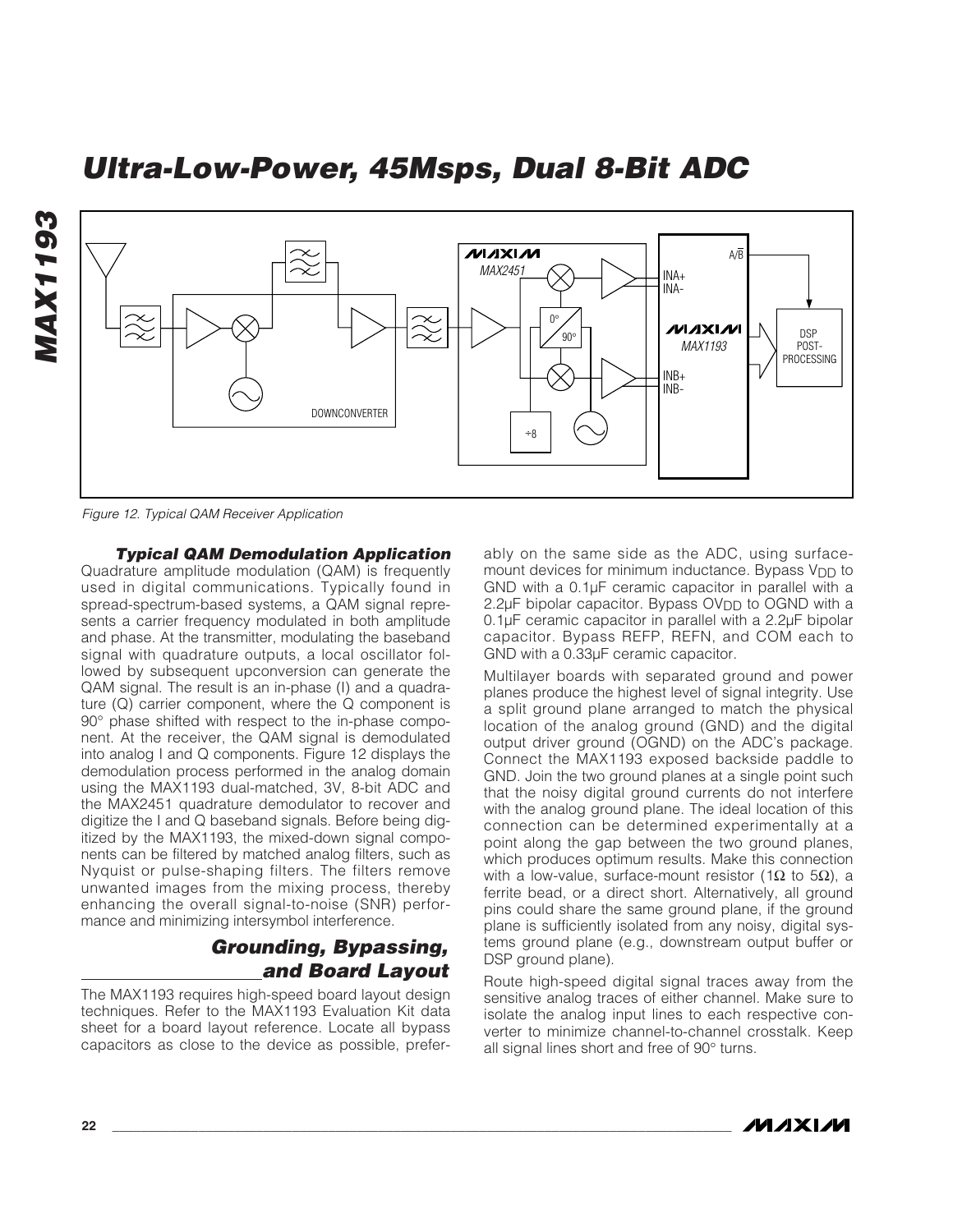

*Figure 13. T/H Aperture Timing*

#### *Static Parameter Definitions*

#### *Integral Nonlinearity (INL)*

Integral nonlinearity is the deviation of the values on an actual transfer function from a straight line. This straight line can be either a best-straight-line fit or a line drawn between the end points of the transfer function, once offset and gain errors have been nullified. The static linearity parameters for the MAX1193 are measured using the end-point method.

#### *Differential Nonlinearity (DNL)*

Differential nonlinearity is the difference between an actual step width and the ideal value of 1LSB. A DNL error specification of less than 1LSB guarantees no missing codes and a monotonic transfer function.

#### *Offset Error*

Ideally, the midscale MAX1193 transition occurs at 0.5 LSB above midscale. The offset error is the amount of deviation between the measured transition point and the ideal transition point.

#### *Gain Error*

Ideally, the full-scale MAX1193 transition occurs at 1.5 LSB below full-scale. The gain error is the amount of deviation between the measured transition point and the ideal transition point with the offset error removed.

#### *Dynamic Parameter Definitions*

#### *Aperture Jitter*

Figure 13 depicts the aperture jitter  $(t_{A,J})$ , which is the sample-to-sample variation in the aperture delay.

#### *Aperture Delay*

Aperture delay (t<sub>AD</sub>) is the time defined between the rising edge of the sampling clock and the instant when an actual sample is taken (Figure 13).

#### *Signal-to-Noise Ratio (SNR)*

For a waveform perfectly reconstructed from digital samples, the theoretical maximum SNR is the ratio of the full-scale analog input (RMS value) to the RMS quantization error (residual error). The ideal, theoretical minimum analog-to-digital noise is caused by quantization error only and results directly from the ADC's resolution (N bits):

#### $SNR<sub>d</sub>B<sub>[max]</sub> = 6.02 \times N + 1.76$

In reality, there are other noise sources besides quantization noise: thermal noise, reference noise, clock jitter, etc. SNR is computed by taking the ratio of the RMS signal to the RMS noise. RMS noise includes all spectral components to the Nyquist frequency minus the fundamental, the first five harmonics, and the DC offset.

#### *Signal-to-Noise Plus Distortion (SINAD)*

SINAD is computed by taking the ratio of the RMS signal to the RMS noise. RMS noise includes all spectral components to the Nyquist frequency excluding the fundamental and the DC offset.

#### *Effective Number of Bits (ENOB)*

ENOB specifies the dynamic performance of an ADC at a specific input frequency and sampling rate. An ideal ADC's error consists of quantization noise only. ENOB for a full-scale sinusoidal input waveform is computed from:

$$
ENOB = \frac{SINAD - 1.76}{6.02}
$$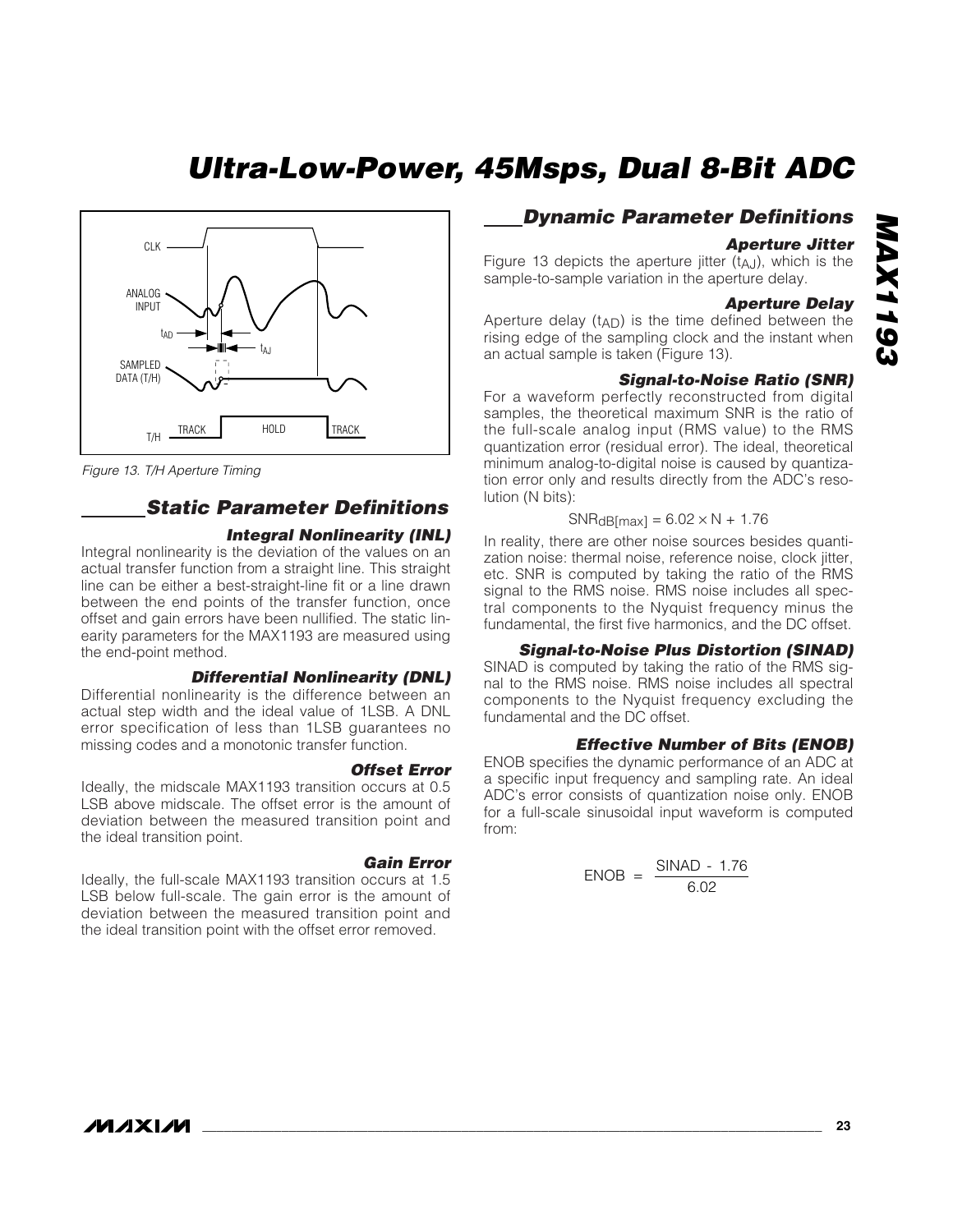## *MAX1193* **MAX1193**

#### *Total Harmonic Distortion (THD)*

THD is typically the ratio of the RMS sum of the first five harmonics of the input signal to the fundamental itself. This is expressed as:

$$
\text{THD} = 20 \times \log \left( \frac{\sqrt{v_2^2 + v_3^2 + v_4^2 + v_5^2 + v_6^2}}{v_1} \right)
$$

where  $V_1$  is the fundamental amplitude, and  $V_2-V_6$  are the amplitudes of the 2nd- through 6th-order harmonics.

#### *Third Harmonic Distortion (HD3)*

HD3 is defined as the ratio of the RMS value of the third harmonic component to the fundamental input signal.

#### *Spurious-Free Dynamic Range (SFDR)*

SFDR is the ratio expressed in decibels of the RMS amplitude of the fundamental (maximum signal component) to the RMS value of the next largest spurious component, excluding DC offset.

#### *Intermodulation Distortion (IMD)*

IMD is the total power of the intermodulation products relative to the total input power when two tones, f1 and f2, are present at the inputs. The intermodulation products are (f1 ±f2), (2 x f1), (2 x f2), (2 x f1 ±f2), (2 x f2 ±f1). The individual input tone levels are at -7dB FS.

#### *Third-Order Intermodulation (IM3)*

IM3 is the power of the worst third-order intermodulation product relative to the input power of either input tone when two tones, f1 and f2, are present at the inputs. The third-order intermodulation products are (2  $x$  f1  $\pm$ f2), (2  $x$  f2  $\pm$ f1). The individual input tone levels are at -7dB FS.

#### *Power-Supply Rejection*

Power-supply rejection is defined as the shift in offset and gain error when the power supplies are moved ±5%.

#### *Small-Signal Bandwidth*

A small -20dB FS analog input signal is applied to an ADC in such a way that the signal's slew rate will not limit the ADC's performance. The input frequency is then swept up to the point where the amplitude of the digitized conversion result has decreased by -3dB. Note that the track/hold (T/H) performance is usually the limiting factor for the small-signal input bandwidth.

#### *Full-Power Bandwidth*

A large -0.5dB FS analog input signal is applied to an ADC, and the input frequency is swept up to the point where the amplitude of the digitized conversion result has decreased by -3dB. This point is defined as fullpower input bandwidth frequency.

*Chip Information*

TRANSISTOR COUNT: 7925 PROCESS: CMOS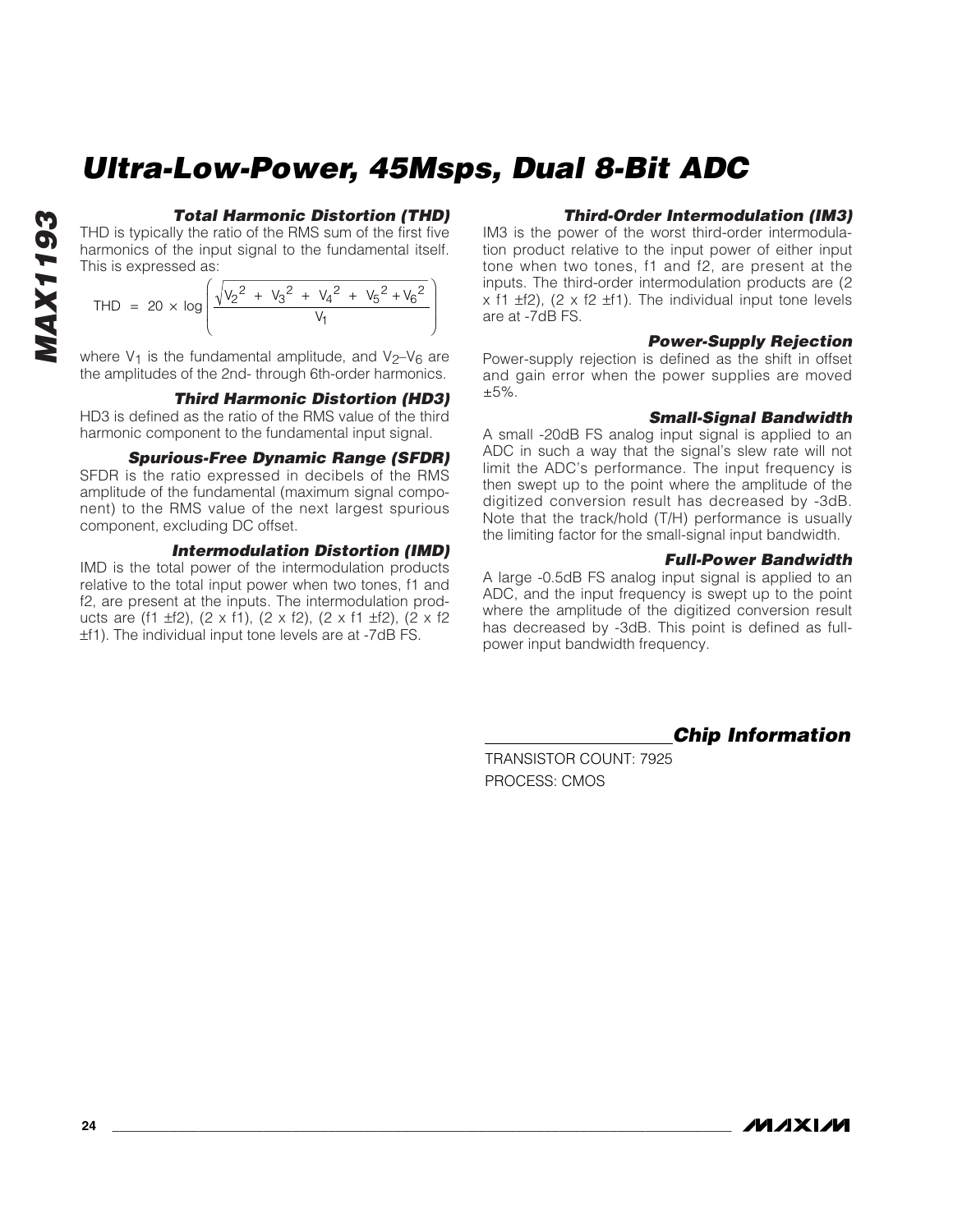#### *Package Information*

(The package drawing(s) in this data sheet may not reflect the most current specifications. For the latest package outline information go to **[www.maxim-ic.com/packages](http://www.maxim-ic.com/packages)**.)